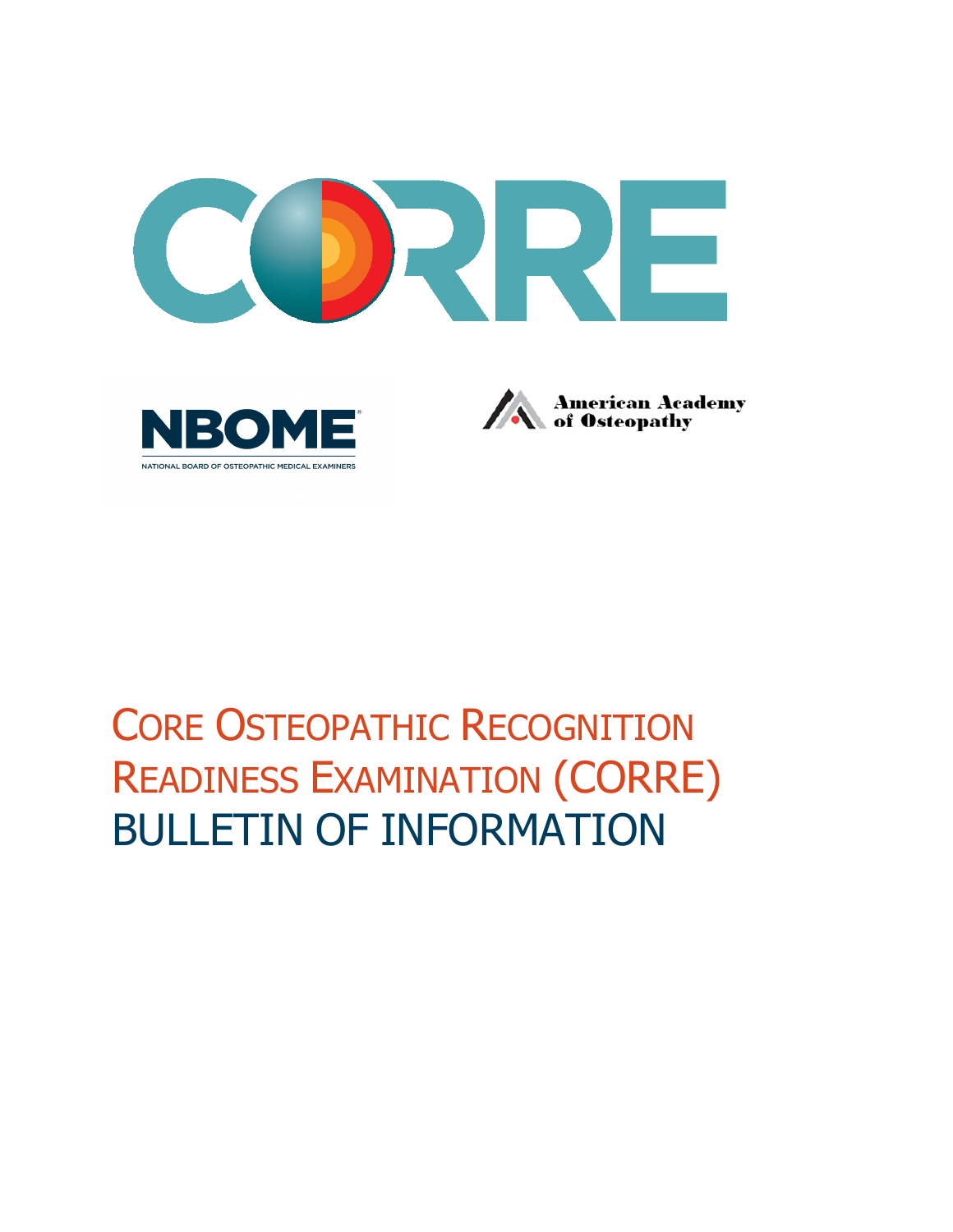## **EXAMINEES** IMPORTANT LEGAL NOTICE TO EXAMINEES

Every individual who purchases or takes a Core Osteopathic Recognition Readiness Examination (CORRE<sup>1</sup>) examination or intends to purchase or take a CORRE examination (examinee) must first carefully read the most recently published CORRE Bulletin of Information (BOI), available from NBOME upon request or online at www.nbome.org, and immediately advise NBOME of any question or concern he or she may have regarding the examination, the conduct required of examinees, or his or her legal obligations to NBOME.

Every candidate who purchases or takes a CORRE examination is subject to the Terms and Conditions provided in this CORRE BOI. As a condition of administering a CORRE examination the examinee must confirm to NBOME his or her acceptance or agreement to those Terms and Conditions.

NBOME may in its sole discretion, at any time and from time-to-time, without the consent of any examinee, amend the terms, conditions, procedures, and/or obligations of examinees set forth in the CORRE BOI, by publishing the amendment on the NBOME website, [www.nbome.org;](http://www.nbome.org/) provided any amendment shall not alter the examinee's obligations relating to any CORRE examination purchased or taken by the examinee prior to publication of the amendment on NBOME's website.

CORRE is a trademark owned exclusively by NBOME. CORRE BOI last updated 2018.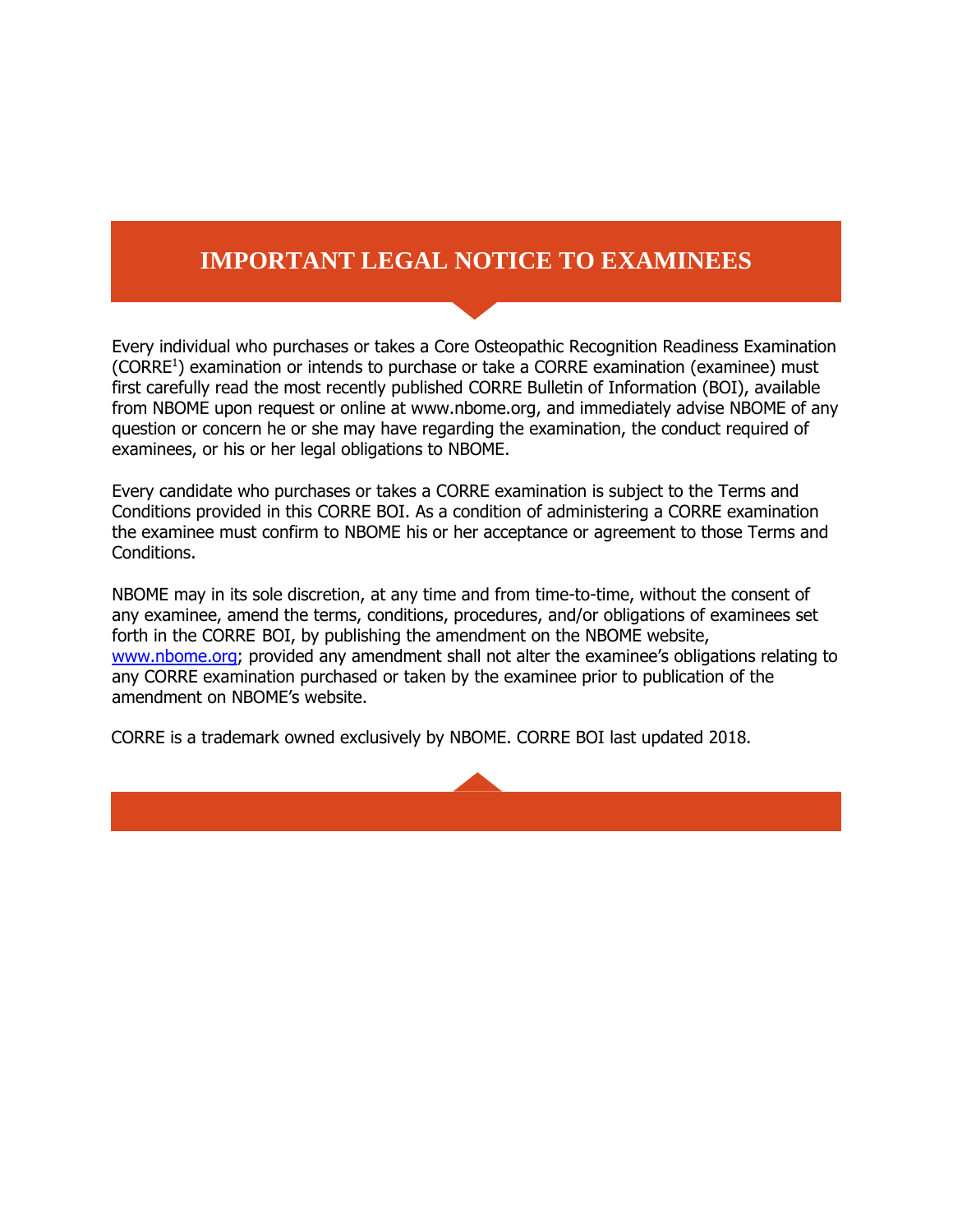# INQUIRIES

Inquiries should be directed to:

### **National Board of Osteopathic Medical Examiners, Inc.**

#### **CLIENT SERVICES**

Toll-free: (866) 479-6828 | Fax: (773) 714-0606 Hours: 8:00 am–5:00 pm (EST) Monday–Friday except NBOME holidays

Examinees may email *clientservices@nbome.org* to request additional information.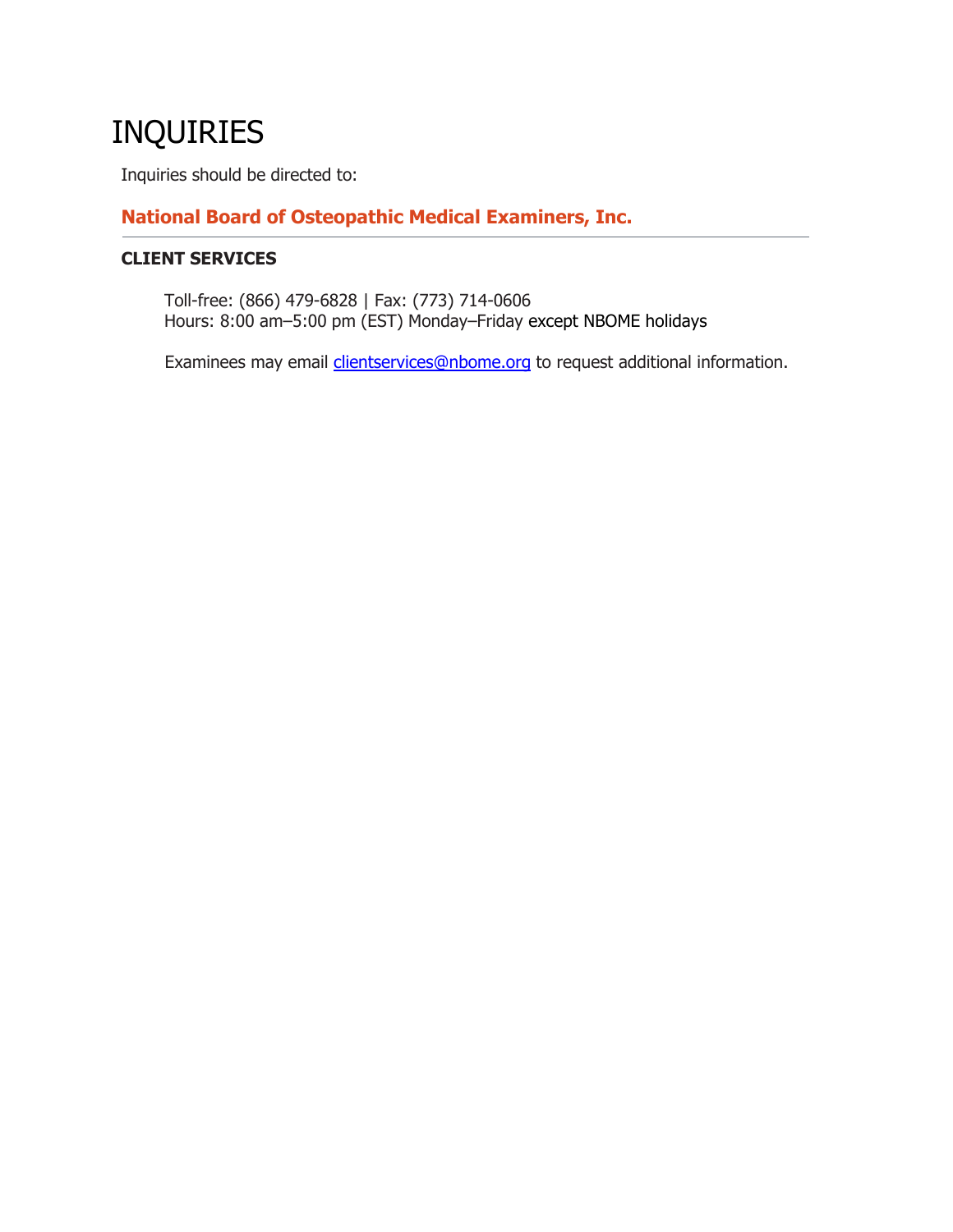# **TABLE OF CONTENTS**

| Examinee Rescheduled, Canceled, or Missed Scheduled Examinations 5 |
|--------------------------------------------------------------------|
|                                                                    |
|                                                                    |
|                                                                    |
|                                                                    |
|                                                                    |
|                                                                    |
|                                                                    |
|                                                                    |
|                                                                    |
|                                                                    |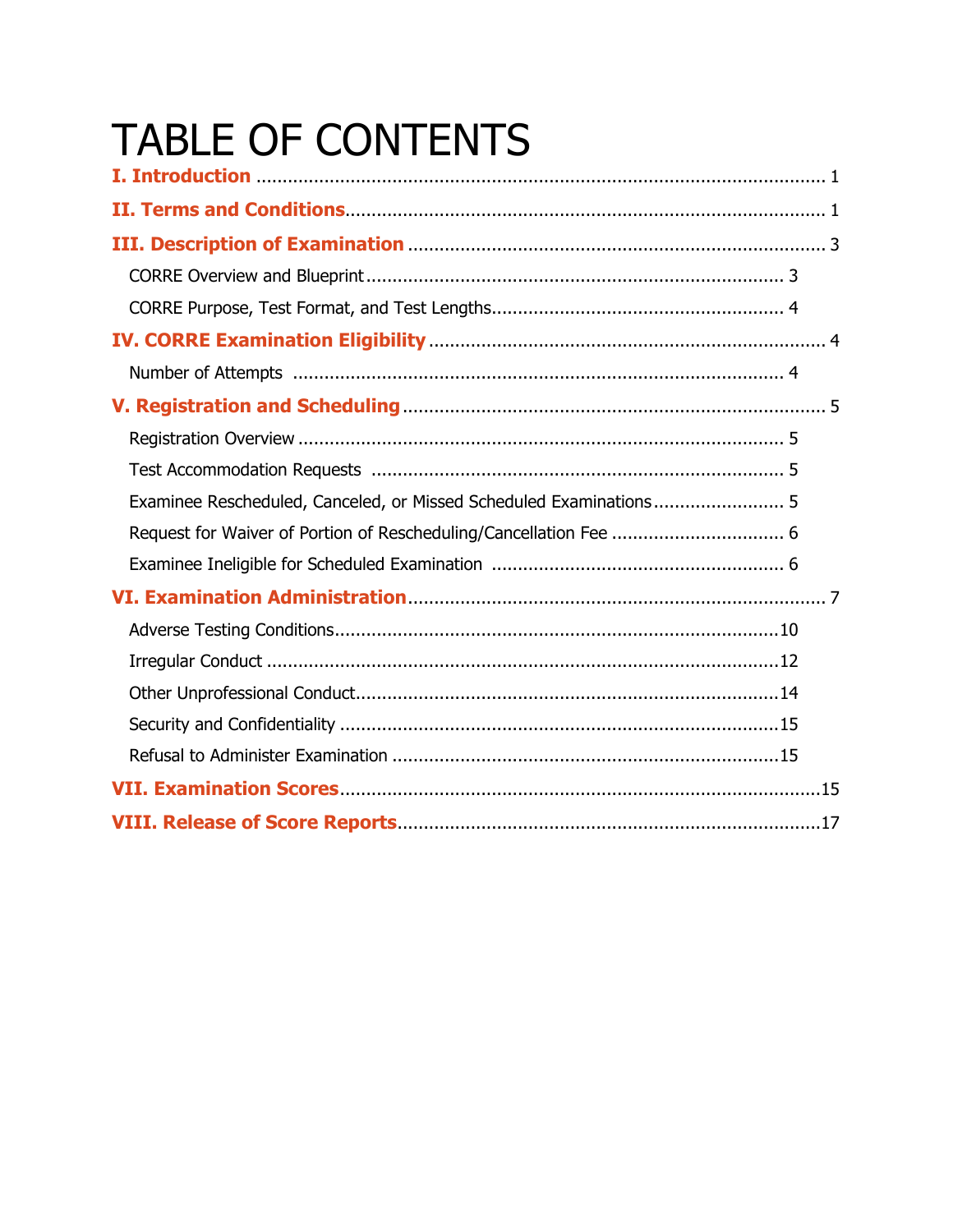# <span id="page-4-0"></span>I. Introduction

The National Board of Osteopathic Medical Examiners, Inc. (NBOME) is a nonprofit corporation, organized under the laws of the state of Indiana. The NBOME was established in July 1934 as the National Board of Examiners for Osteopathic Physicians and Surgeons. The first examinations were given in February 1935. In 1987, the name of the organization was changed to the National Board of Osteopathic Medical Examiners, Inc.

The mission of the NBOME is to protect the public by providing the means to assess competencies of osteopathic medicine and related health care professions.

CORRE is an examination owned and published by NBOME. The primary purpose for the CORRE is to provide additional assessment-based information for program directors to use when evaluating an applicant's basic introductory understanding of osteopathic philosophy and technique approaches.

To maintain the validity and broad acceptance of the CORRE examination program, NBOME continually engages in research to ensure the examination includes currently accepted medical principles, concepts, and practices of osteopathic medicine, albeit at the basic introductory level. Testing methodology and testing procedures are studied to confirm the examination scores continue to reflect accurately the knowledge and skills of those who seek to apply for residency programs that have achieved osteopathic recognition (OR).

The CORRE examination uses a primary care approach to patients with the distinctiveness of osteopathic medicine fully integrated throughout the examination program. Please refer to the pertinent sections of this Bulletin of Information for detailed information regarding the examination.

# <span id="page-4-1"></span>II. Terms and Conditions

The purchase, processing, and administration of a CORRE examination by or for an examinee is subject to the following legally binding Terms and Conditions:

1. **Bulletin of Information.** The examinee shall comply with all the terms, conditions, procedures, and obligations of an examinee as set forth in the CORRE Bulletin of Information including but not limited to these Terms and Conditions (BOI).

2. **Duty to Maintain Confidentiality.** The examinee shall not in any manner whatsoever, directly or indirectly, discuss, disclose, paraphrase, publish, or otherwise make known to anyone any test item, information relating to any NBOME examination, or other confidential property belonging to NBOME that is not publicly available on the NBOME website.

3. **Commercial Test Preparation.** The examinee shall not in any manner whatsoever, directly or indirectly, contribute to or participate in the development or administration of any commercial test preparation service or enterprise, related to the practice of osteopathic medicine, for a period of at least eighteen (18) full months following the latest date any NBOME examination was taken by the examinee. The examinee shall promptly report to NBOME any solicitation that he or she may receive, or have knowledge of, for the services of the examinee from any commercial test preparation company or enterprise.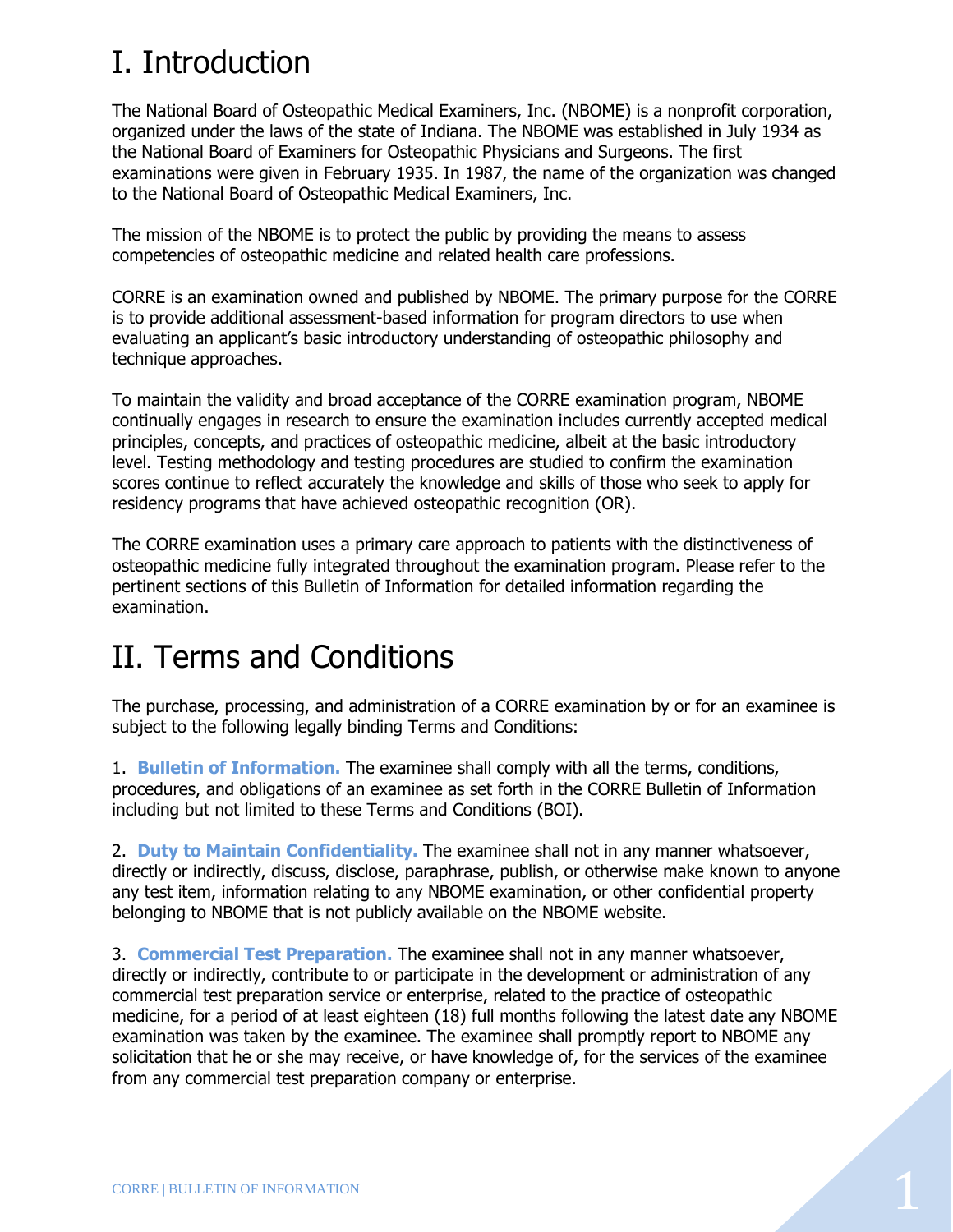4. **Duty to Cooperate with Investigation.** The examinee shall fully cooperate with any NBOME investigation of actual or alleged irregularities in test administration, examinee behavior, and/or breach of test security or confidentiality.

5. **Confidential Property.** All examinations of NBOME and its means and methods for test development and methodology for testing and scoring examinations, and all related data and other information, are the sole and confidential property of NBOME. The examinee has no right, title, or interest whatsoever in, or access to, any examination or other confidential property belonging to NBOME, except only confidential access to the examination during the administration of the examination to the examinee as permitted by NBOME and under strict supervision of NBOME or NBOME's testing contractor.

6. **No Warranty.** Except as expressly and unambiguously stated in the BOI, NBOME makes no warranty whatsoever, expressed or implied.

7. **Limitation of Liability.** Neither NBOME nor any of its employees, officers, directors, or agents shall be liable for any damage or loss to or claimed by any examinee, or by anyone acting for or on behalf of an examinee, arising out of or relating to any CORRE examination, except only for a refund by NBOME to the examinee of any fee paid by or for the examinee to NBOME for a CORRE examination, which refund shall be the sole and exclusive remedy of the examinee or others for any wrongful act or omission by or claimed against NBOME or any of its employees, officers, directors, or agents. Neither NBOME nor any of its employees, officers, directors, or agents shall be liable to the examinee or any other person for any indirect, consequential, punitive, or unforeseeable damages in any event.

8. **Release for Prior Acts or Omissions.** As additional consideration for a CORRE examination, the examinee purchasing or taking the CORRE examination thereby unconditionally releases and discharges NBOME, its employees, officers, directors and agents (Released Parties) from any and all claims, liabilities, damages, or losses whatsoever, known or unknown, that arise out of or are related to any act or omission, including any negligent or other wrongful act or omission, of the Released Parties or any of them, that occurred prior to the date the examinee purchased or took that examination.

9. **Choice of Law.** The obligations of the examinee and NBOME under the BOI shall be governed by and construed only under the laws of the state of Indiana. Any claim by or for the examinee against NBOME or its employees, officers, directors, or agents, and any claim by NBOME against the examinee, arising out or relating to any examination, shall be considered and resolved only under the laws of the state of Indiana (to the exclusion of the laws of any other state, and without regard to the conflict of law provisions or law of any state), or under any applicable federal law.

10. **Forum Selection, Personal Jurisdiction.** The examinee expressly agrees that any claim, demand, or complaint whatsoever by or for the examinee against NBOME, or any of its employees, officers, directors, or agents, shall be brought only in a court of competent jurisdiction located in Marion County, Indiana, to the exclusion of all other courts and jurisdictions. The examinee acknowledges and agrees that NBOME is incorporated as a nonprofit corporation in the state of Indiana, that NBOME examinations are administered in all 50 states of the United States and elsewhere, that it is reasonable for the laws of the state of Indiana, the place of incorporation of the NBOME, to be applicable, and that any claim, demand, or complaint by the examinee against the NBOME, its employees, officers, directors, or agents be brought only in a court of competent jurisdiction located in Marion County, Indiana, to the exclusion of all other courts and jurisdictions. The examinee expressly agrees and submits to the jurisdiction of courts of competent jurisdiction located in Marion County, Indiana.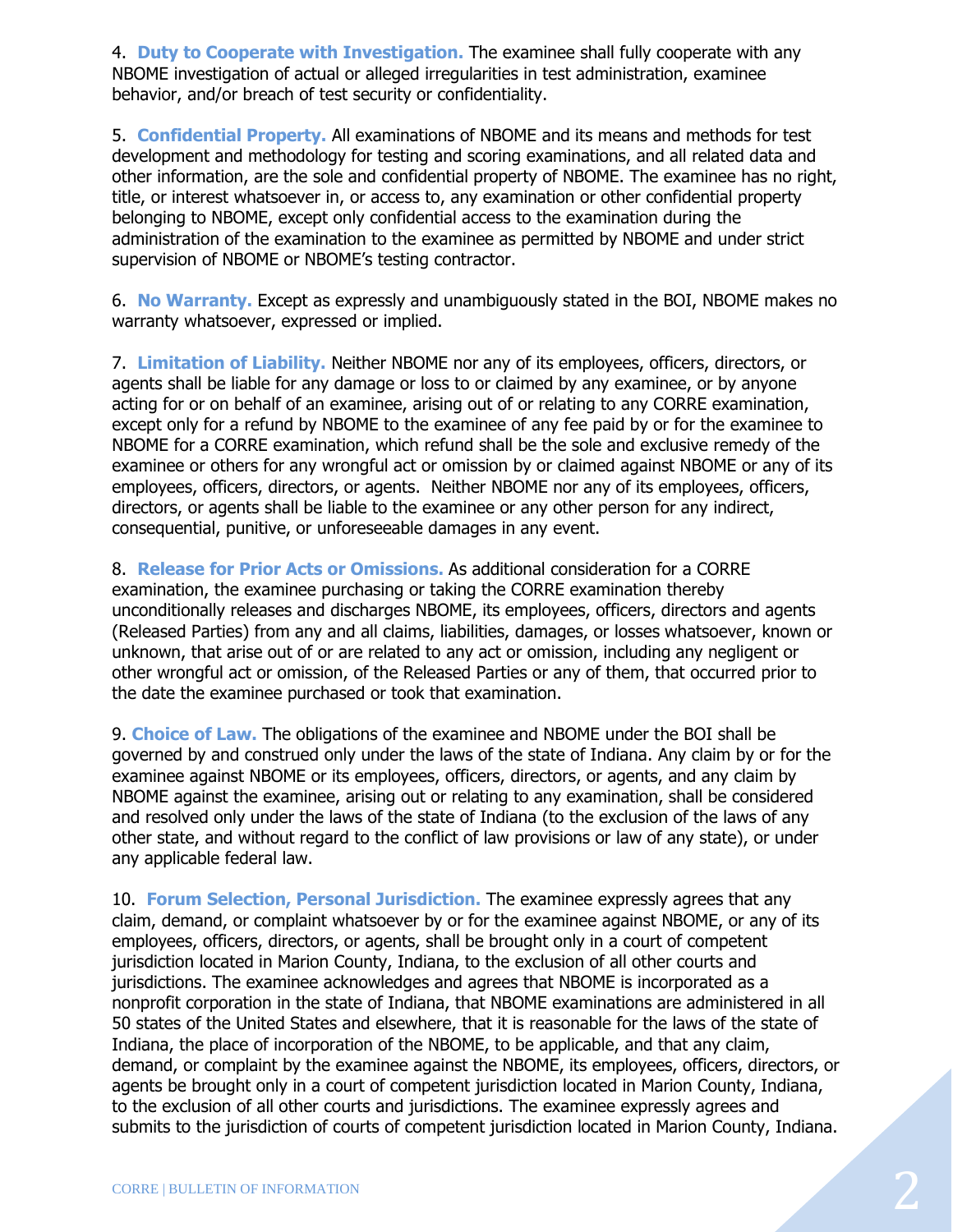11. **Violation by Examinee.** If the examinee violates any of his or her obligations to the NBOME, including but not limited to these Terms and Conditions, NBOME may in its sole discretion consider such violation to be *Irregular Conduct* and not score or void the score of the examinee's examination, revoke the examinee's eligibility to take any NBOME examination, and/or impose other sanctions as NBOME may determine in its sole discretion, in addition to all other remedies available to NBOME, including injunctive relief, monetary damages, costs, and shall recover NBOME's reasonable attorneys' fees and costs incurred to enforce and/or remedy any violation. The examinee also acknowledges and agrees that NBOME likely will have no adequate remedy at law and is or shall be entitled to injunctive and/or other equitable relief, and shall not be obligated to post any bond, to prevent or limit violation by the examinee of his or her obligations to NBOME.

12. **Attorneys' Fees, Costs.** NBOME and others acting on behalf of NBOME each has the right to recover from the examinee, or anyone acting on behalf of examinee, all attorneys' fees and costs incurred by NBOME, or others acting on behalf of the NBOME, to enforce the examinee's obligations under the BOI or incurred by or for NBOME to defend any claim made by or for the examinee against NBOME or NBOME's employees, officers, directors, or agents.

13. **Miscellaneous.** The BOI is legally binding upon the examinee, his or her heirs, estate, successors and assigns, and any person or entity acting for the examinee. No provision, term, or condition may be waived by the NBOME without the expressed written consent of an authorized officer of NBOME. If any provision, term, or condition of the BOI is unenforceable for any reason, the remaining provisions, terms, and conditions shall remain in full force and effect, as if the unenforceable provision did not exist. A paper copy of the BOI may be requested at any time, at no fee. If any term or condition is required to be in writing for any purpose, the examinee may, by a clear written statement delivered to NBOME, withdraw his or her consent to that term or condition being in electronic form for future examinations, acts, or omissions; provided all the terms and conditions shall be and remain legally binding upon the examinee for any and all examinations scheduled or administered to the examinee and acts and omissions of NBOME occurring prior to delivery to NBOME of any such withdrawal of consent to this agreement and terms and conditions being in electronic form, and examinee may not register for, schedule, or take any further examination of NBOME unless and until he or she has executed and delivered to NBOME his or her agreement to these terms and conditions in paper form.

14. **Amendments.** NBOME may in its sole discretion, at any time and from time-to-time, without the consent of any examinee, amend the terms, conditions, procedures, and/or obligations of examinees set forth in the BOI, by publishing the amendment on the NBOME website, [www.nbome.org;](http://www.nbome.org/) provided any amendment shall not alter the examinee's obligations relating to any examination purchased or taken by the examinee prior to publication of the amendment on NBOME's website.

# <span id="page-6-0"></span>III. Description of Examination

### <span id="page-6-1"></span>CORRE Overview and Blueprint

The CORRE examination is designed for physicians applying to residency programs with osteopathic recognition. The foundation of introductory concepts assessed in CORRE is based on the osteopathic philosophy of whole-person health care, underlying structure-function relationships and the interdependence of body systems, self-healing and self-regulatory mechanisms, and the full scope of the osteopathic approach to patient care, including osteopathic manipulative medicine.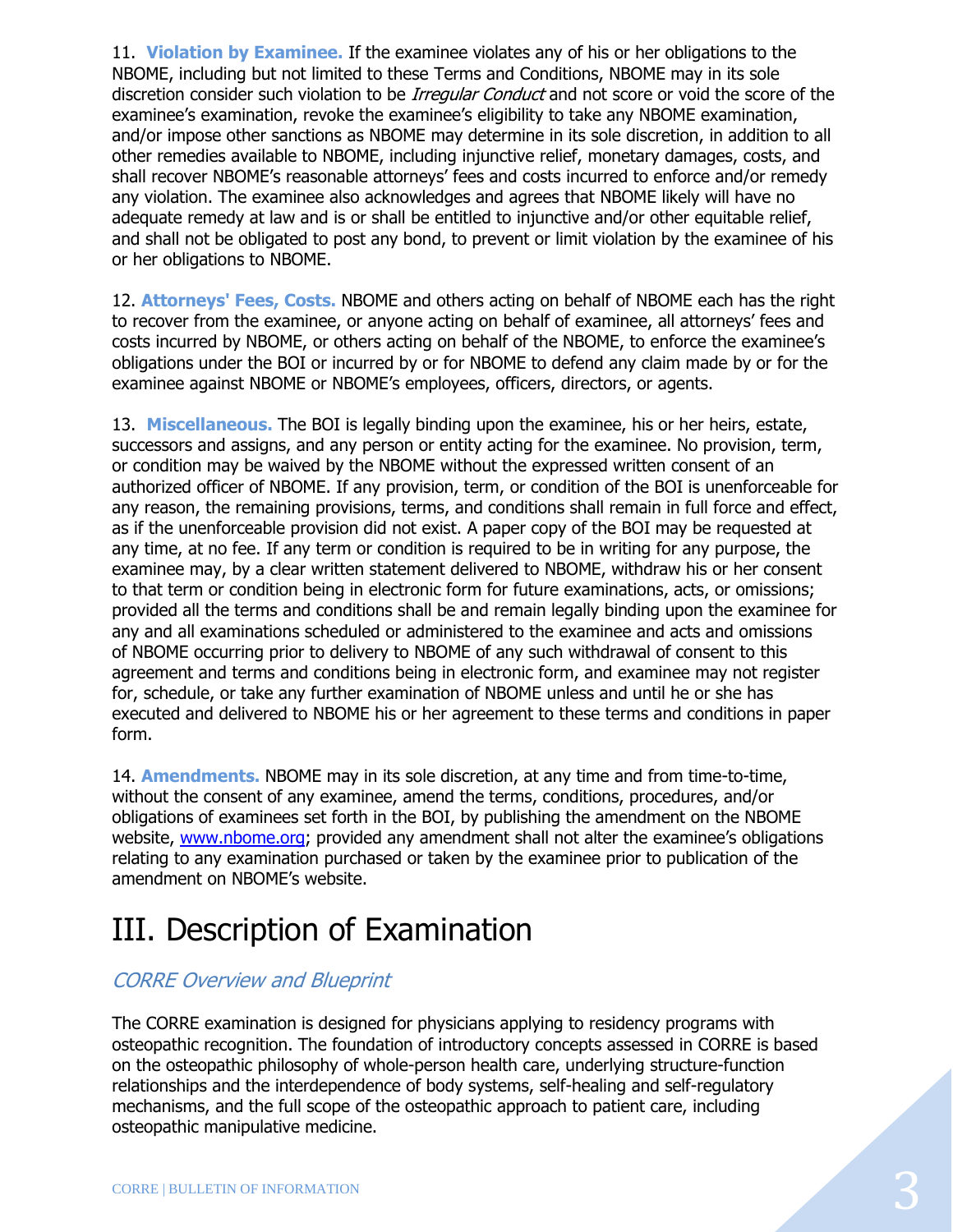CORRE examination is administered only in the English language.

Each CORRE examination is administered in a standardized and time-measured environment, and measures understanding of osteopathic concepts, philosophy, diagnosis and treatment for physicians entering ACGME residency programs with osteopathic recognition.

The Blueprint contains three dimensions: "Dimension 1" outlines the osteopathic concepts and philosophy, "Dimension 2" outlines the osteopathic diagnosis, and "Dimension 3" outlines the osteopathic treatment methods.

## <span id="page-7-0"></span>CORRE Purpose, Test Format, and Test Lengths

| <b>PURPOSE</b>                                                                                                                                                                                                      | <b>FORMAT</b>                                                                                                         | <b>LENGTH</b>                                                                    |
|---------------------------------------------------------------------------------------------------------------------------------------------------------------------------------------------------------------------|-----------------------------------------------------------------------------------------------------------------------|----------------------------------------------------------------------------------|
| CORRE provides additional assessment-based<br>information for program directors to use when<br>evaluating an applicant's introductory basic<br>understanding of osteopathic philosophy and<br>technique approaches. | • A total of 100 test questions in a<br>single session<br>• Computer-based: administered<br>at Prometric Test Centers | Three hours of seat<br>time (Two hours<br>and 30 minutes of<br>examination time) |

**For more information on all CORRE examinations, including registration, practice materials, and updates, visit the NBOME website.**

# <span id="page-7-1"></span>IV. CORRE Examination Eligibility

To be eligible to take the CORRE examination, an examinee must meet these requirements. An examinee will attest that the information provided on the attestation for CORRE is true and correct.

Completed or scheduled to complete within twelve (12) months, all of the requirements for graduation with a medical degree from an accredited medical school in the United States or internationally, and has completed at least one (1) of the following:

- Structured basic Osteopathic Principles and Practice training prior to beginning residency
- Completion of elective Osteopathic Principles and Practice rotations
- Completion of Osteopathic Principles and Practice courses at an osteopathic medical school

If an examinee completed an accredited Osteopathic Principles and Practice course or training, the individual must declare that it was provided by at least one (1) of the following:

- Program provided or co-sponsored by the American Academy of Osteopathy (AAO)
- Program provided or co-sponsored by the American Association of Colleges of Osteopathic Medicine (AACOM) and/or the Assembly of Osteopathic Graduate Medical Educators (AOGME)
- Program provided or co-sponsored by the American Osteopathic Association (AOA)
- Program provided or sponsored by the AOA Commission on Osteopathic College Accreditation (COCA) accredited college of osteopathic medicine
- Other (please specify)

### <span id="page-7-2"></span>Number of Attempts

Examinees taking the CORRE examination are limited to a single attempt per administration cycle. Examinees are not permitted to retake CORRE to improve his or her score.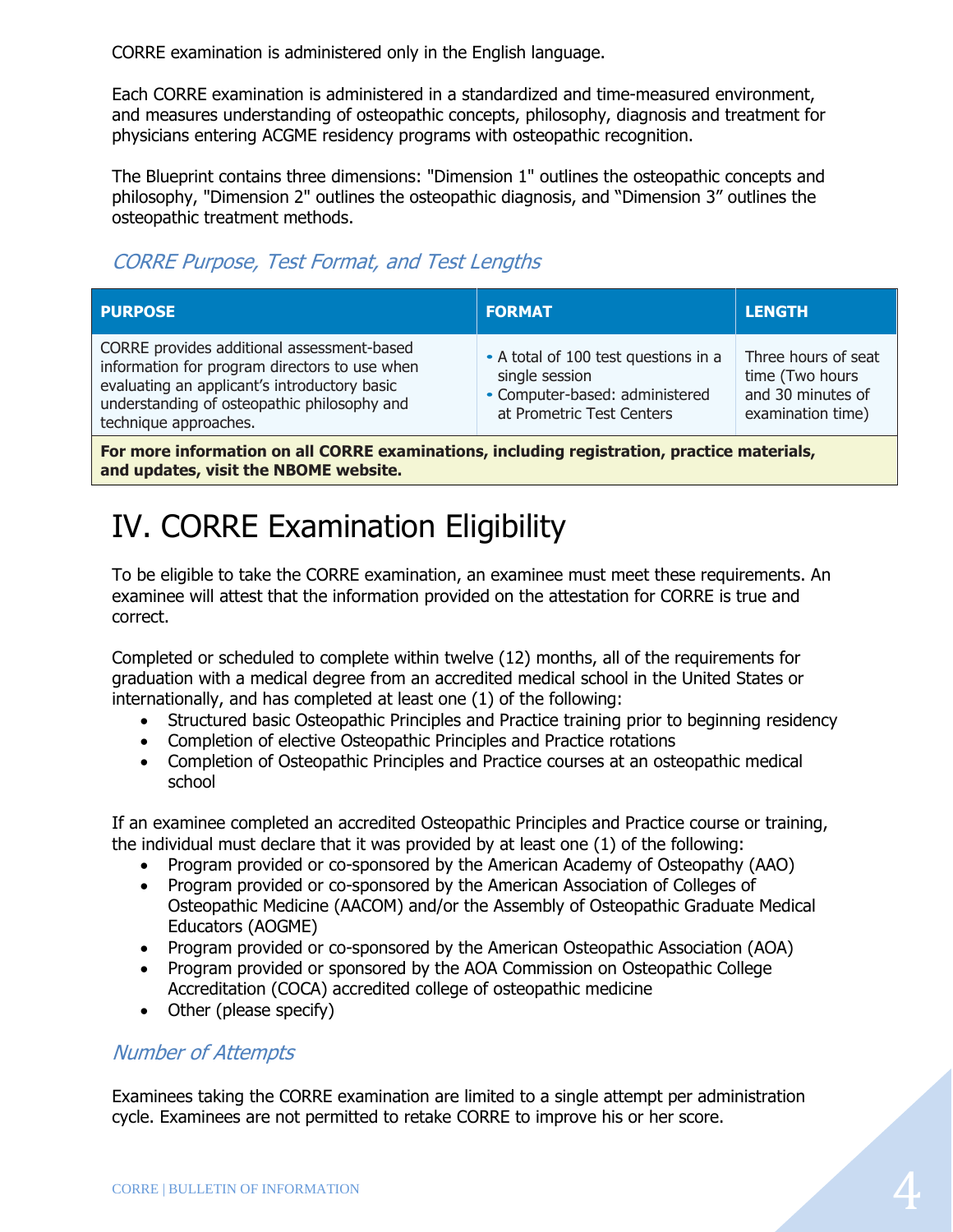# <span id="page-8-0"></span>V. Registration and Scheduling

### <span id="page-8-1"></span>Registration Overview

In order to take the examination the examinee must first access CORRE registration system, agree to Terms and Conditions, self-attest, pay, and access Prometric scheduling system.

Examination fee information for can be found on the CORRE registration system.

### <span id="page-8-2"></span>Test Accommodation Requests

The Americans with Disabilities Act as amended (ADA) requires a testing organization that offers examinations related to applications, licensing, certification, or credentialing for educational or professional purposes in the United States to provide its examinations in a place and manner accessible to the test-takers who are persons with disabilities as defined by the ADA. Therefore, if an examinee is such a person with disabilities and intends to take the CORRE examination for a purpose defined by the ADA, and requires an accommodation so he or she may access the CORRE examination the same as most people in the general population, the examinee may apply to the NBOME for an accommodation.

NBOME's procedures available for an examinee to request an accommodation under the ADA are the same procedures available to a candidate to request an accommodation for a COMLEX-USA examination. Therefore, an examinee who believes he or she is a person with disabilities as defined by the ADA, and requires an accommodation to access the CORRE examination the same as most people, he or she may request NBOME to provide an accommodation in accordance with the procedures described in the COMLEX-USA Bulletin of Information, which is available online at www.nbome.org.

#### <span id="page-8-3"></span>Examinee Rescheduled, Canceled, or Missed Scheduled Examinations

The process and fees associated with examinees that reschedule, cancel, or miss scheduled examinations are outlined below.

For CORRE, examinees may reschedule as follows: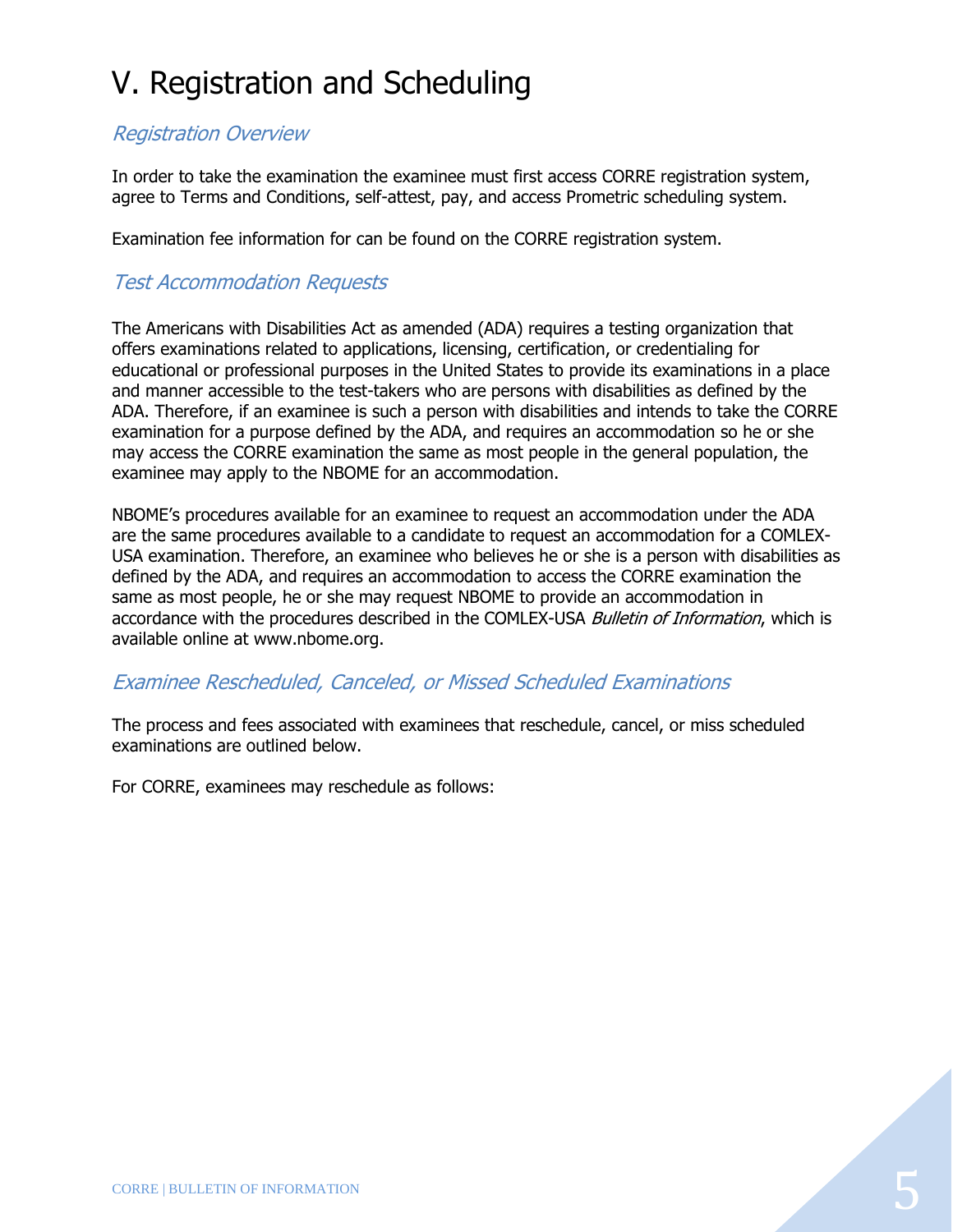| <b>MORE THAN 30 DAYS</b>                                                                  | <b>6 TO 30 DAYS</b>                                                                                                        | <b>1 TO 5 DAYS</b>                                                                                                                                                                                                                                                  | <b>WITHIN 24</b>                                                                                                                 |
|-------------------------------------------------------------------------------------------|----------------------------------------------------------------------------------------------------------------------------|---------------------------------------------------------------------------------------------------------------------------------------------------------------------------------------------------------------------------------------------------------------------|----------------------------------------------------------------------------------------------------------------------------------|
| <b>BEFORE THE</b>                                                                         | <b>BEFORE THE</b>                                                                                                          | <b>BEFORE THE</b>                                                                                                                                                                                                                                                   | <b>HOURS OF THE</b>                                                                                                              |
| <b>SCHEDULED DATE</b>                                                                     | <b>SCHEDULED DATE</b>                                                                                                      | <b>SCHEDULED DATE</b>                                                                                                                                                                                                                                               | <b>SCHEDULED DATE</b>                                                                                                            |
| • Reschedule or<br>cancel online<br>• No fee due<br>• Refund the total<br>examination fee | • Reschedule or<br>cancel online<br>$\cdot$ \$25 fee for<br>cancelling or<br>rescheduling<br>• Refund for the<br>remainder | • Reschedule or<br>cancel online<br>• Forfeit \$80 of<br>the examination<br>fee<br>• Refund the<br>remaining<br>balance<br>• If the examinee<br>wants to test,<br>they will be<br>required to set<br>up a new<br>eligibility and<br>pay the full<br>examination fee | $\bullet$ Examinee is a $"$ No<br>Show" (see also<br>"No Show" Request<br>for Waiver)<br>• Forfeit the entire<br>examination fee |

Note: If an examinee is prohibited from taking or completing a scheduled examination because of irregular conduct, the examinee will forfeit his or her entire registration fee. See "Irregular Conduct." If and when an examinee is eligible to reschedule the examination not taken because of his or her irregular conduct, the examinee must pay the full registration fee.

#### <span id="page-9-0"></span>Request for Waiver of Portion of Rescheduling/Cancellation Fee

If the examinee is unable to take the examination because of circumstances beyond his or her control, and submits a request to NBOME in writing no later than 30 days following the scheduled/missed administration, NBOME in its sole discretion may waive a portion of the examination and issue a refund to the examinee.

#### <span id="page-9-1"></span>Examinee Ineligible for Scheduled Examination

If before the administration of a CORRE examination an examinee who has scheduled the examination is, or becomes, ineligible for any reason to take that examination, the examinee may not take the scheduled examination. The examinee must promptly notify the NBOME in writing by email [\(clientservices@nbome.org\)](mailto:clientservices@nbome.org) of his or her ineligibility. The fees outlined in "Examinee Rescheduled, Canceled, or Missed Scheduled Examinations" will apply.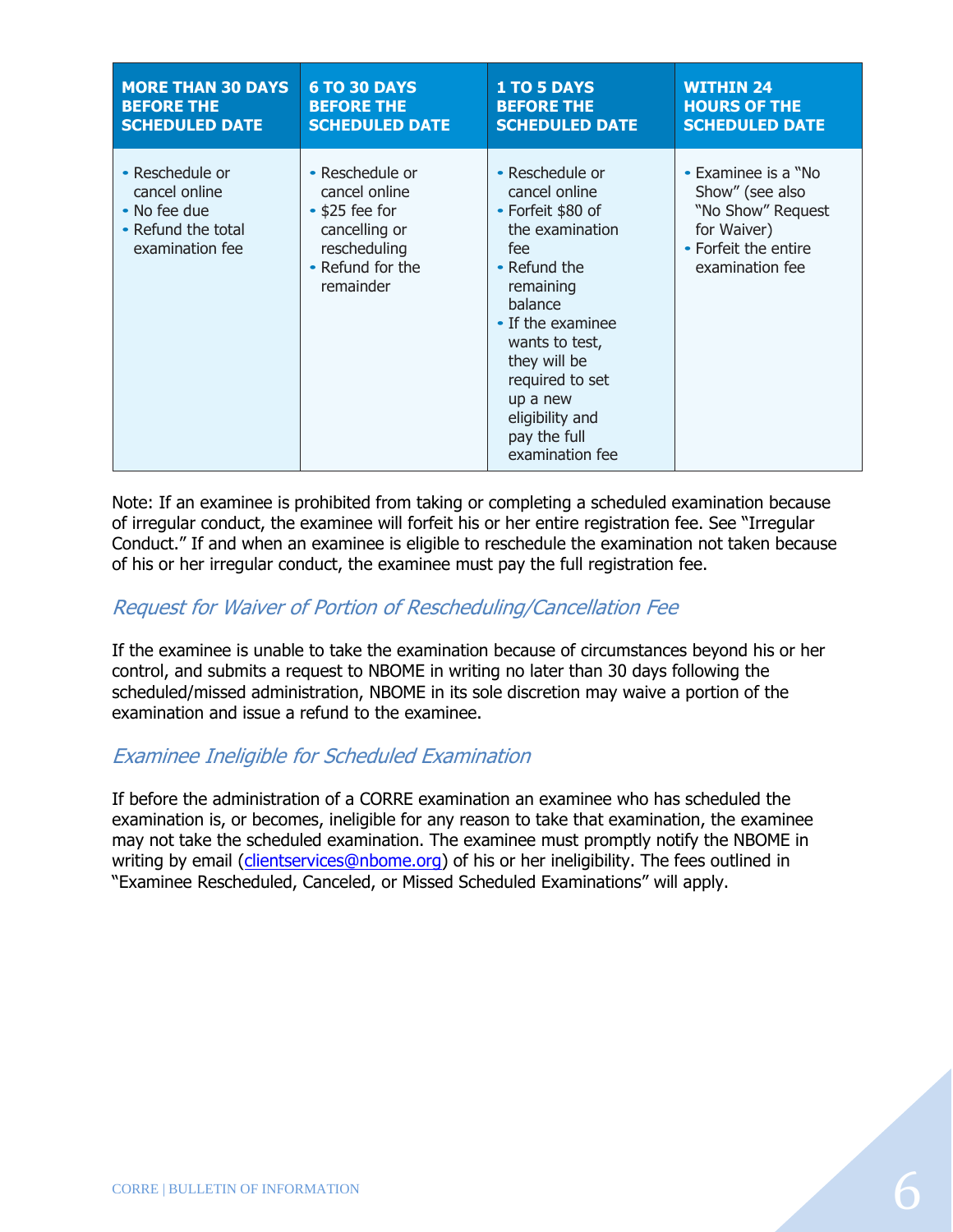# <span id="page-10-0"></span>VI. Examination Administration

| <b>CORRE</b>                                                                                      |                                                                                                                                                                                                                                                                                                                                                                                                                                                                                                                                                                                                                                                                                                                                                                                                                                                                      |
|---------------------------------------------------------------------------------------------------|----------------------------------------------------------------------------------------------------------------------------------------------------------------------------------------------------------------------------------------------------------------------------------------------------------------------------------------------------------------------------------------------------------------------------------------------------------------------------------------------------------------------------------------------------------------------------------------------------------------------------------------------------------------------------------------------------------------------------------------------------------------------------------------------------------------------------------------------------------------------|
| <b>ARRIVAL</b>                                                                                    | Examinees must arrive 30 minutes before the start of the scheduled test<br>administration.                                                                                                                                                                                                                                                                                                                                                                                                                                                                                                                                                                                                                                                                                                                                                                           |
| <b>IDENTIFICATION</b>                                                                             | Examinees must bring one piece of identification, which must be a valid<br>government-issued photo ID with signature, such as a current driver's license,<br>national ID, military ID, or passport.                                                                                                                                                                                                                                                                                                                                                                                                                                                                                                                                                                                                                                                                  |
|                                                                                                   | An examinee whose name is changed by marriage or for some other reason must<br>notify the NBOME at least ten business days in advance of testing if he or she is to<br>be tested under the new name. Any examinee presenting an ID that does not<br>match the name in the Prometric Registration will not be permitted to take the<br>examination and will be considered a "No Show" for all purposes.                                                                                                                                                                                                                                                                                                                                                                                                                                                               |
|                                                                                                   | As part of the examinee's identification processing, the driver's license, national<br>ID, military ID, or passport will be scanned in order to retain scanned information<br>by the NBOME. All examinees will be digitally photographed and biometrically<br>scanned (by fingerprint) as part of the registration process. This identification will<br>be required to enter and exit the test center.                                                                                                                                                                                                                                                                                                                                                                                                                                                               |
| <b>LATE ARRIVAL</b>                                                                               | Any examinee who arrives at the designated test center up to 30 minutes after the<br>scheduled start time and requests to take the examination will be permitted to do<br>so, ONLY if the test center is able to deliver the examination in its entirety.                                                                                                                                                                                                                                                                                                                                                                                                                                                                                                                                                                                                            |
|                                                                                                   | Any examinee who arrives later than 30 minutes past the scheduled start time and<br>is not permitted to take the examination shall be considered a "No Show" unless<br>the test center is able to deliver the examination in its entirety.                                                                                                                                                                                                                                                                                                                                                                                                                                                                                                                                                                                                                           |
| <b>NO OUTSIDE</b><br><b>INFORMATION</b><br><b>OR ACCESS TO</b><br><b>PERSONAL</b><br><b>ITEMS</b> | During the full test session, an examinee will not be permitted access to any<br>information or data not provided to the examinee by the NBOME or Prometric at<br>the test center and may not communicate in any manner with anyone outside the<br>test center. Examinees are required to place all personal property, including<br>watches, in the secure lockers provided at the test center. Examinees are not<br>permitted to access their person property during the examination. Any examinee<br>found with prohibited materials at any time during the test may be considered to<br>have committed or contributed to irregular conduct regardless of the intent of the<br>examinee. In such cases the examinee may be removed from the testing area, and<br>a notation of irregular conduct may be made on the score report. See also<br>"Irregular Conduct." |
| <b>FOOD AND DRINK</b>                                                                             | Examinees are not permitted to bring food or drink into the testing area. If an<br>examinee has a medical need that requires food or drink during the testing period,<br>he or she must submit the request in writing to NBOME in advance for<br>consideration.                                                                                                                                                                                                                                                                                                                                                                                                                                                                                                                                                                                                      |
| <b>MUST BE</b><br><b>UNACCOMPANIED</b>                                                            | An examinee may not have in the testing area assigned to the examinee any<br>family member, assistant, or other person for any reason.                                                                                                                                                                                                                                                                                                                                                                                                                                                                                                                                                                                                                                                                                                                               |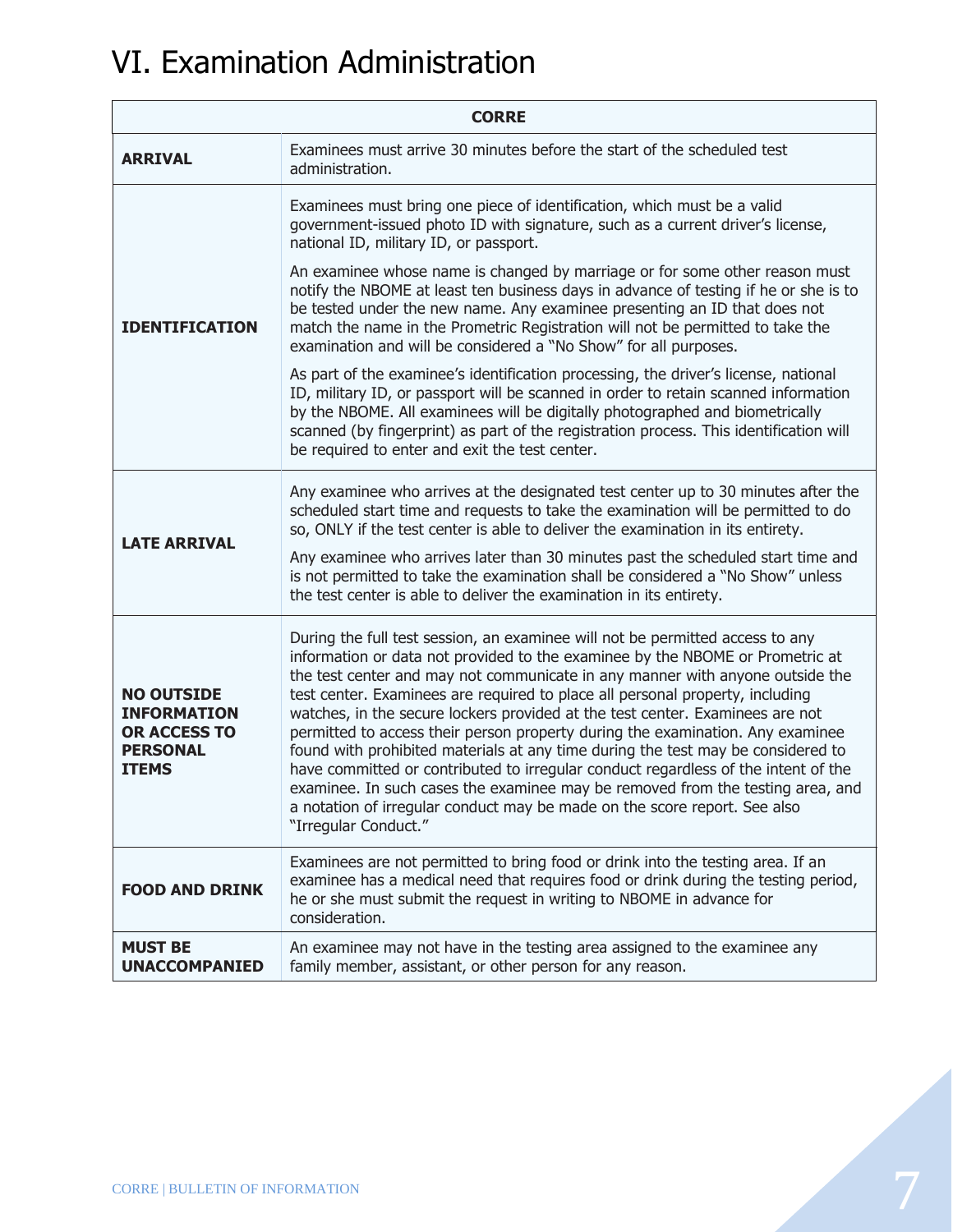| <b>SPECIAL</b><br><b>ASSISTANCE</b>                     | Unauthorized possession of personal items in the secure testing area is prohibited.<br>An examinee requiring the use of personal items for medical reasons during testing<br>must contact NBOME at least four weeks before his or her test date. The test<br>center professional staff may permit or provide special assistance in accordance<br>with the business parameters established between the test center provider and the<br>NBOME; however, under no circumstance may the test center professional staff<br>permit any additional time to take the examination or modify the examination or<br>testing conditions in any way that would alter the standards for measurement of<br>the knowledge or skill being tested by the examination. Examples of other special<br>assistance that may be permitted include but are not limited to the use of ear<br>plugs, dietary needs, taking of medication, breast pumps, or checking blood<br>glucose during the exam.                                                                             |
|---------------------------------------------------------|--------------------------------------------------------------------------------------------------------------------------------------------------------------------------------------------------------------------------------------------------------------------------------------------------------------------------------------------------------------------------------------------------------------------------------------------------------------------------------------------------------------------------------------------------------------------------------------------------------------------------------------------------------------------------------------------------------------------------------------------------------------------------------------------------------------------------------------------------------------------------------------------------------------------------------------------------------------------------------------------------------------------------------------------------------|
| <b>LEAVING TESTING</b><br><b>AREA</b>                   | If an examinee leaves his or her assigned testing area during administration of the<br>CORRE examination without permission, the NBOME may in its sole discretion<br>determine whether irregular conduct occurred. If the NBOME determines that<br>irregular conduct occurred, the examination may be voided and not scored, and the<br>examinee may face other action, as determined by the NBOME, and such conduct<br>will be noted on the examinee's score report and transcript. See also "Irregular<br>Conduct."<br>If in the opinion of the NBOME an examinee leaves the test area because he or she<br>is unable to complete an examination due to a significant illness, the NBOME may in<br>its sole discretion void and not report the examination, and, upon written request of<br>the examinee made to NBOME within ten (10) calendar days of the date of the<br>examination, with appropriate documentation as may be requested by the NBOME,<br>permit the examinee to schedule a new test date without payment of an additional<br>fee. |
|                                                         | Regardless of the reason the examinee left the assigned test area, if the examinee<br>is permitted to continue with the examination, he or she will not be granted any<br>additional time to complete the examination.                                                                                                                                                                                                                                                                                                                                                                                                                                                                                                                                                                                                                                                                                                                                                                                                                                 |
|                                                         | If any CORRE examination does not launch or malfunctions, including but not limited<br>to test form not assigned, or missing test items or portions of test items (including<br>visuals, graphics and/or text) during the administration of the examination, such that<br>the completeness, integrity or security of the examination is compromised for any<br>examinee, the examination of the examinee(s) adversely affected may be voided by<br>the NBOME and any answers to the extent completed would not be scored.                                                                                                                                                                                                                                                                                                                                                                                                                                                                                                                              |
| <b>COMPUTER</b><br><b>PROGRAM</b><br><b>MALFUNCTION</b> | A malfunction occurring during administration of an examination will be<br>presumed to have compromised the completeness, integrity, or security of the<br>examination if the malfunction lasts longer than 60 minutes or if, in the opinion<br>of the NBOME, otherwise significantly alters the content or constructs<br>specifications for the examination.                                                                                                                                                                                                                                                                                                                                                                                                                                                                                                                                                                                                                                                                                          |
|                                                         | If the NBOME in its sole discretion determines that the completeness, integrity, or<br>security of the examinee's examination was not adversely affected by a<br>malfunction, the examination will be scored and reported the same as if the<br>malfunction had not occurred.                                                                                                                                                                                                                                                                                                                                                                                                                                                                                                                                                                                                                                                                                                                                                                          |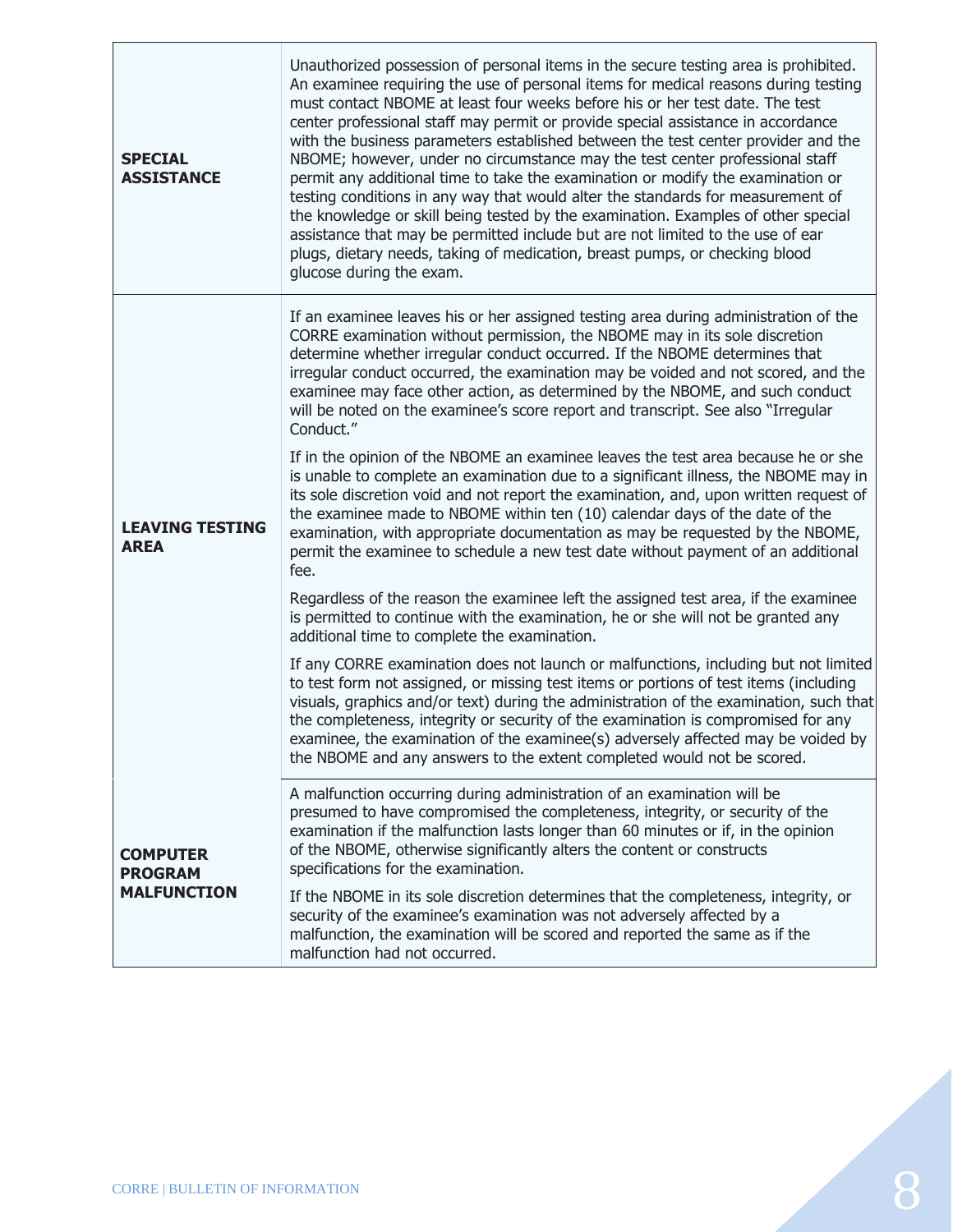| <b>INTERRUPTION</b><br><b>OF EXAMINATION</b>        | Unanticipated circumstances may arise including, but not limited to, fire alarm,<br>evacuation, weather emergency, power failure, software failure, equipment failure,<br>and forced evacuation, which may require a test center to close immediately<br>before or during administration of an examination. If the test center professional<br>staff stops all testing, the examinees must stop further work on the examination.<br>Examinees must obey all test center professional staff instructions and test center<br>placards for the safety of all affected by the emergency. Depending on the time<br>required to restore a safe testing environment, the test center professional staff<br>will determine whether or not to resume testing from the point when the<br>examination was stopped if the examination interruption will still permit the<br>examination to be administered in its entirety. |
|-----------------------------------------------------|-----------------------------------------------------------------------------------------------------------------------------------------------------------------------------------------------------------------------------------------------------------------------------------------------------------------------------------------------------------------------------------------------------------------------------------------------------------------------------------------------------------------------------------------------------------------------------------------------------------------------------------------------------------------------------------------------------------------------------------------------------------------------------------------------------------------------------------------------------------------------------------------------------------------|
|                                                     | If an examinee believes the interruption adversely impacted his or her performance<br>of the examination, then the examinee shall make the required notifications and is<br>subject to the policies set forth below under Adverse Testing Conditions.                                                                                                                                                                                                                                                                                                                                                                                                                                                                                                                                                                                                                                                           |
|                                                     | If the examination is interrupted for a period of time that will not permit the<br>examination to be administered in its entirety, or the examination is canceled for<br>emergency or safety purposes, any portion of the examination to the extent<br>completed may be voided and not reported and the examination fee will be<br>refunded or applied to a re-scheduled examination.                                                                                                                                                                                                                                                                                                                                                                                                                                                                                                                           |
| <b>EMERGENCY</b><br><b>AND</b><br><b>EVACUATION</b> | In the event of an emergency during administration of a CORRE examination, all<br>examinees shall follow the test center staff's instructions and obey test center<br>placards for their safety and the safety of others.                                                                                                                                                                                                                                                                                                                                                                                                                                                                                                                                                                                                                                                                                       |
|                                                     | If as a result of the emergency or evacuation, the examination cannot be<br>completed in its entirety or the data from the examination is irretrievable, the<br>examination, to the extent that it has been completed, will be voided and not<br>reported. The examinee may schedule a new appointment to test at the next<br>available test date without incurring an additional fee. Any rescheduling hereafter<br>requires that the examinee be responsible for the associated fees. No<br>reimbursement of travel or lodging expense is offered by the NBOME for any<br>emergency or evacuation beyond the control of the NBOME.                                                                                                                                                                                                                                                                            |
|                                                     | If an examinee has completed a valid examination before the emergency or<br>evacuation, and the data from the examination are retrievable, the examinee's<br>examination may be scored and reported.                                                                                                                                                                                                                                                                                                                                                                                                                                                                                                                                                                                                                                                                                                            |
| <b>MISSING DATA</b><br><b>OR SCORE</b>              | If an examinee's score or data is missing for any reason, including but not<br>limited to electronic loss or transmission or computer failure, no score will be<br>recorded or reported for the examinee.                                                                                                                                                                                                                                                                                                                                                                                                                                                                                                                                                                                                                                                                                                       |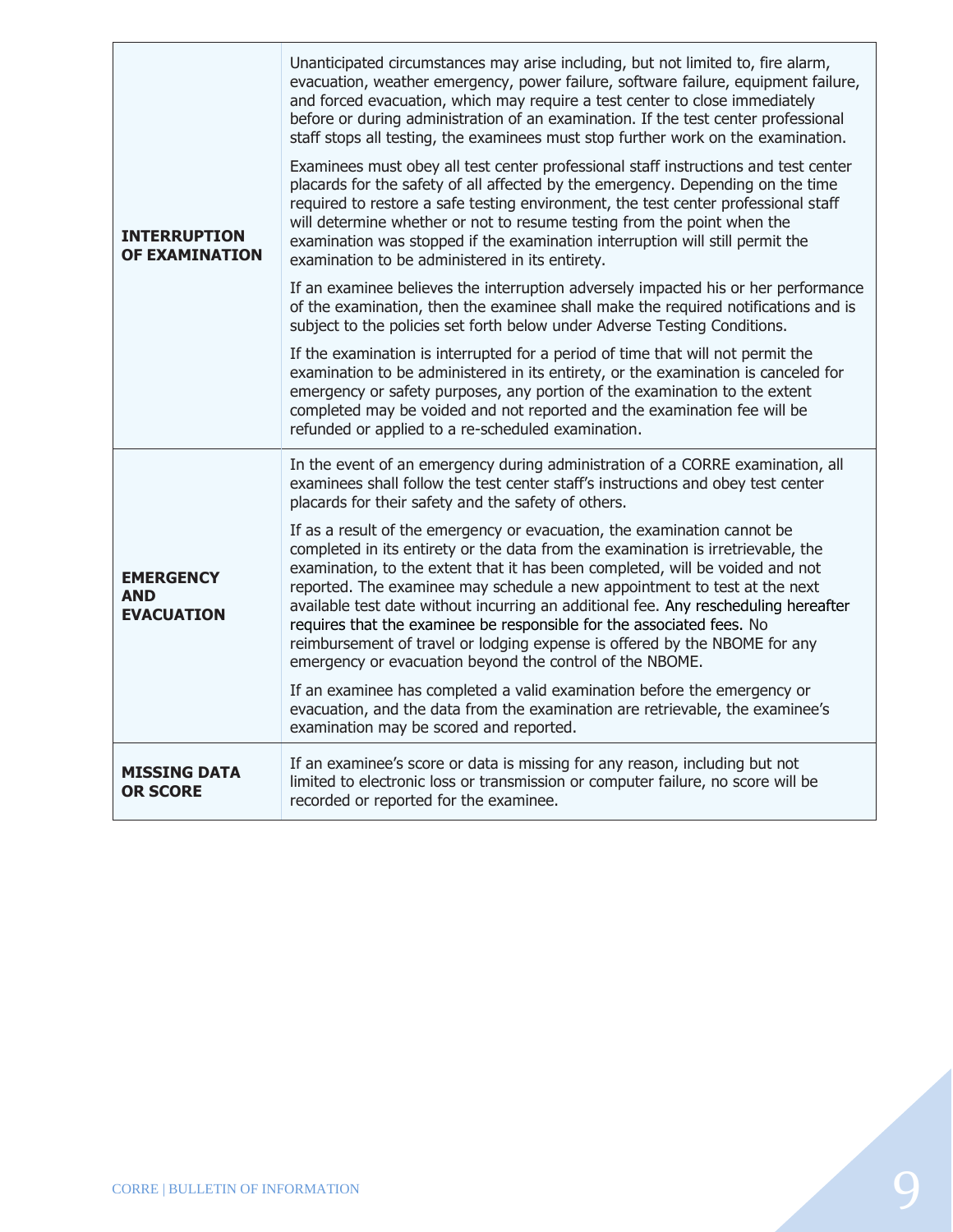| <b>VOIDED</b><br><b>EXAMINATION</b><br><b>ADMINISTRATION</b>                                                          | Only the NBOME can void an examination based on an assessment of adverse<br>testing conditions that were reported, verified, and confirmed. An examinee<br>may not void his or her own examination for any reason.                                                                                                                                                                                                                                                                                                                                                                                                                                                                                                                     |
|-----------------------------------------------------------------------------------------------------------------------|----------------------------------------------------------------------------------------------------------------------------------------------------------------------------------------------------------------------------------------------------------------------------------------------------------------------------------------------------------------------------------------------------------------------------------------------------------------------------------------------------------------------------------------------------------------------------------------------------------------------------------------------------------------------------------------------------------------------------------------|
|                                                                                                                       | If an examinee expresses a desire to have his examination scored<br>notwithstanding a malfunction during the examination, the NBOME in lieu of<br>voiding the examination may in its sole discretion accept and score the<br>examinee's examination provided the examinee executes, in a form satisfactory<br>to the NBOME, a verified statement that he or she was unaffected by the<br>malfunction, agrees to accept the results of the examination, and waives any<br>claim arising out of or relating to the examination.                                                                                                                                                                                                          |
|                                                                                                                       | If an examination is voided by NBOME for any reason beyond the control of the<br>examinee he or she may be entitled to a refund of the examination registration<br>fee and in the sole discretion of NBOME reimbursement of reasonable travel<br>expenses, provided the examinee applies to NBOME in writing, including email,<br>for a reimbursement within 30 days of the event and provides to the NBOME<br>appropriate receipts and additional information requested by the NBOME in<br>order to be considered for reimbursement of such expenses.                                                                                                                                                                                 |
| <b>CANCELLATION</b><br><b>DUE TO</b><br><b>INCLEMENT</b><br><b>WEATHER OR</b><br><b>OTHER FORCE</b><br><b>MAJEURE</b> | In the event of severe inclement weather, force majeure, or other event beyond<br>the control of the NBOME or Prometric, the NBOME or Prometric may in its sole<br>discretion cancel a scheduled examination. If this occurs, examinees scheduled to<br>take that examination may schedule a new appointment to test at the next<br>available date without an additional fee. The examinee is responsible for<br>rescheduling fees for any rescheduling thereafter. The NBOME or Prometric will,<br>when feasible, make information available to examinees on the status of the<br>examination. Examinees will not be reimbursed for any travel or lodging expenses<br>in the event that a test is canceled under these circumstances. |
| <b>TEST CENTER</b><br><b>CONTACT</b><br><b>INFORMATION</b>                                                            | The specific test center contact information for examinations is provided on the<br>electronic receipt an examinee receive as confirmation of a scheduled test date.<br>Examinees should retain a copy of the receipt for future reference.                                                                                                                                                                                                                                                                                                                                                                                                                                                                                            |
|                                                                                                                       | For information about the possible cancellation of an examination, examinees<br>should visit the Prometric website or call 800-853-6769 to learn if the test center<br>will be open for test administration.                                                                                                                                                                                                                                                                                                                                                                                                                                                                                                                           |
| <b>TEST CONTENT</b><br><b>COMMENTS</b>                                                                                | Examinees are encouraged to report to the NBOME any comments or<br>recommendation the examinee may have regarding examination content in the<br>item notes fields that are available during the examination, or as provided in the<br>post-examination surveys. These comments are reviewed by NBOME staff on a<br>regular basis.                                                                                                                                                                                                                                                                                                                                                                                                      |

### <span id="page-13-0"></span>Adverse Testing Conditions

#### Required Notifications

If any event or condition whatsoever occurs during the administration of a CORRE examination that does in fact or the examinee believes has, will or may adversely impact the performance of an examinee's examination ("Adverse Testing Condition"), the examinee shall:

(1) Immediately notify the test center staff at the test center that the examinee believes an Adverse Testing Condition occurred, with a description of the event or condition that adversely affected his or her performance and how his or her performance was adversely affected,

and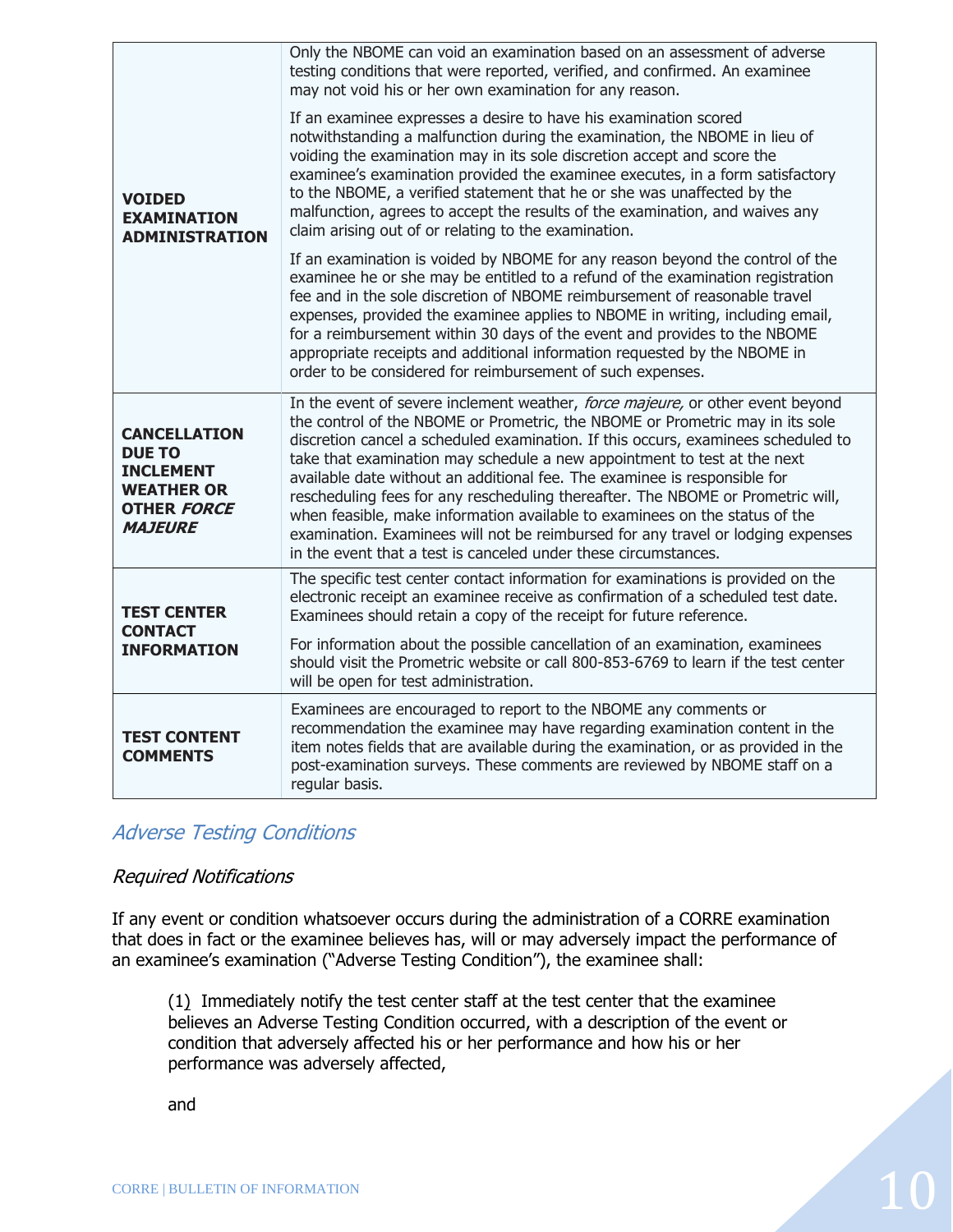(2) Within ten (10) calendar days following the examination submit to NBOME in writing, including via email to [clientservices@nbome.org,](mailto:clientservices@nbome.org) a detailed description of the Adverse Testing Condition, a credible detailed statement of the impact the Adverse Testing Condition had or may have had on his or her performance of the examination, and a written request that the NBOME hold the publication of the examinee's score on the examination until the NBOME has completed its investigation of the matter, as a mandatory condition for any claim or right to recourse the examinee may have or make against the NBOME, Prometric, or any employee, agent, or representative of NBOME or Prometric arising out of or relating to the Adverse Testing Condition.

Simply mentioning to the test center staff or noting in a post-examination survey a reference to an adverse event or condition is insufficient notification. If the examinee fails to timely notify both the test center staff and the NBOME of any claimed Adverse Testing Condition as required above, the examinee thereby waives any claim or right to any recourse he or she has against the NBOME, Prometric, or any of either's employees, agents, or representatives arising out or relating to any claimed Adverse Testing Condition.

#### Common Adverse Testing Condition

If an Adverse Testing Condition occurs at a test center that is common to all or most examinees at the testing center, as determined by the NBOME in its sole discretion, the NBOME may offer to all examinees so affected an option to reschedule the examination for the next available test date without payment of an additional fee. For any rescheduling thereafter, the examinee will be responsible for the associated fees. If the NBOME is unable to reschedule the examinations when this option is offered, then it is the responsibility of the examinee to make the new test appointment for the next available test date.

If the test center is closed because of an Adverse Testing Condition, other than inclement weather, force majeure, or emergency evacuation, or other event outside the control of NBOME, the examinee may be eligible for reimbursement of travel and lodging expenses from the NBOME, provided the examinee applies to the NBOME for a refund in writing, including via email to [clientservices@nbome.org,](mailto:clientservices@nbome.org) within 30 days following the event, and provides to NBOME appropriate receipts and any additional information as requested by the NBOME, to be considered for any reimbursement for such expenses.

#### Continuation with or Withdrawal from Examination

If during an examination an examinee notifies the test center staff of an Adverse Testing Condition as required above, and the condition is not resolved to the satisfaction of the examinee at the test center, the examinee may elect to either continue with or withdraw from the examination, subject to the following:

Whether or not the examinee chooses to continue with the examination, if he or she notifies the NBOME within ten (10) calendar days of the examination as required above, and the test center staff verifies to the satisfaction of the NBOME that the condition complained of was an Adverse Testing Condition that did exist and the NBOME determines that it likely would have substantially and adversely affected the examinee's performance of the examination, the examination to the extent completed shall be voided and not scored and the examinee may reschedule the examination for the next available date and not be assessed an additional fee. If the examinee notifies NBOME within ten (10) calendar days as required above, but the test center staff does not verify to the NBOME's satisfaction that the condition complained of existed, or NBOME determines in its sole discretion that an Adverse Testing Condition existed but did not or would not have substantially and adversely affected the examinee's performance, the examination will be scored and reported in the normal course, unless for extenuating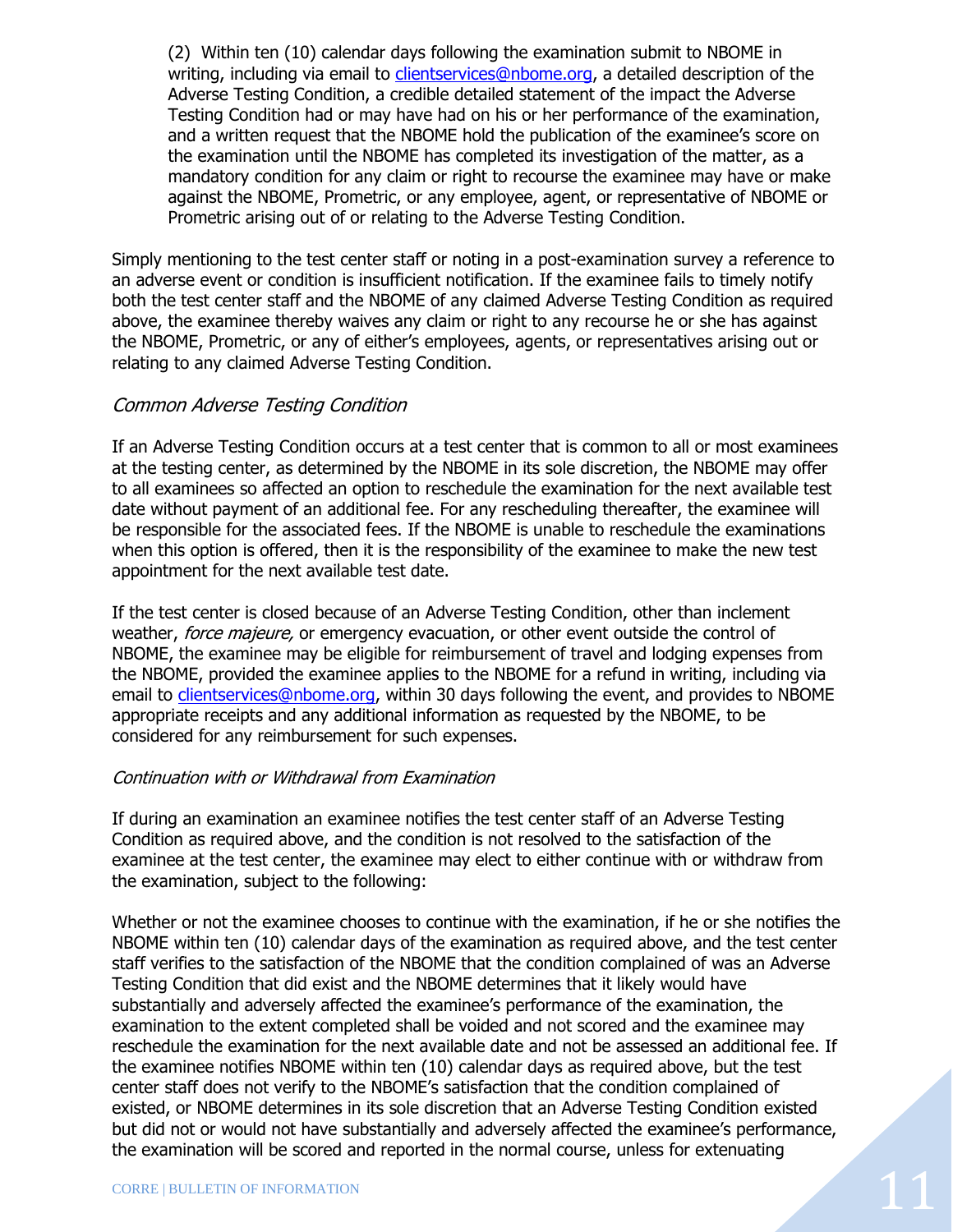circumstances the NBOME elects in its sole discretion to void and not score the examination and permit the examinee to retake the examination, provided the examinee may not retake the examination within 60 days of the date of voided examination, must pay the full registration fee, and may not withdraw from any future CORRE examination. If the examinee does not notify NBOME of the claimed Adverse Testing Condition with ten (10) calendar days as required above, the examination will be scored and reported in the normal course.

### <span id="page-15-0"></span>Irregular Conduct

If the NBOME determines in its sole discretion that an examinee committed or contributed to any Irregular Conduct in connection with the application, registration or taking of an examination, the NBOME may in its sole discretion take one or more of the following actions:

- Void the examinee's examination and not score any examination taken by the examinee.
- Annotate the examinee's Score Report and transcript for the examination as "Irregular Conduct."
- Suspend, revoke, or refuse to provide any score report or to an examinee.
- Deny any application by the examinee to take any NBOME examination.
- Report the incident to the examinee's graduate medical education program and/or to any licensure board or state or national jurisdiction, agency, or authority.
- And/or take any other action the NBOME in its sole discretion deems appropriate.

The examinee shall fully cooperate with any NBOME investigation of any possible irregularities in test administration, examinee behavior, breach of test security, or confidentiality. Failure to fully cooperate can result in sanctions, including examination failure, notation of irregular conduct, suspension of eligibility, or permanent loss of eligibility to challenge a future CORRE examination.

The term "Irregular Conduct" includes any behavior on the part of an examinee that violates the integrity or security of the examination, behavior that is disruptive to administration of the examination, or behavior deemed by the NBOME in its sole discretion to be inappropriate in connection with the application, registration, taking, administration, integrity, and security of any NBOME examination. Such behavior includes but is not limited to:

- Copying, fraud, deceit, or other dishonest conduct.
- Refusal to provide proper ID or permit photo documentation or other identification for ID verification at any time.
- **•** Disrupting another examinee or examinees.
- Verbal or physical harassment of any employee or representative of the NBOME or Prometric, at any time (i.e., before, during, or after any examination).
- Communication or attempts to communicate with others during the examination other than authorized test center staff.
- Removal of or attempts to remove any test material, scrap paper, or white board from the assigned test area.
- Damage to property.
- Non-compliance with test center rules and regulations and security requirements, including operating test center equipment without reasonable care.
- Providing or receiving unauthorized information about the content of an examination.
- Communication or attempts to communicate about the content, format, or specific test items with another examinee or with any outside source or party (including use of telephones, personal computers, internet access, test review companies, or any other means) at any time, either before, during, or after any examination.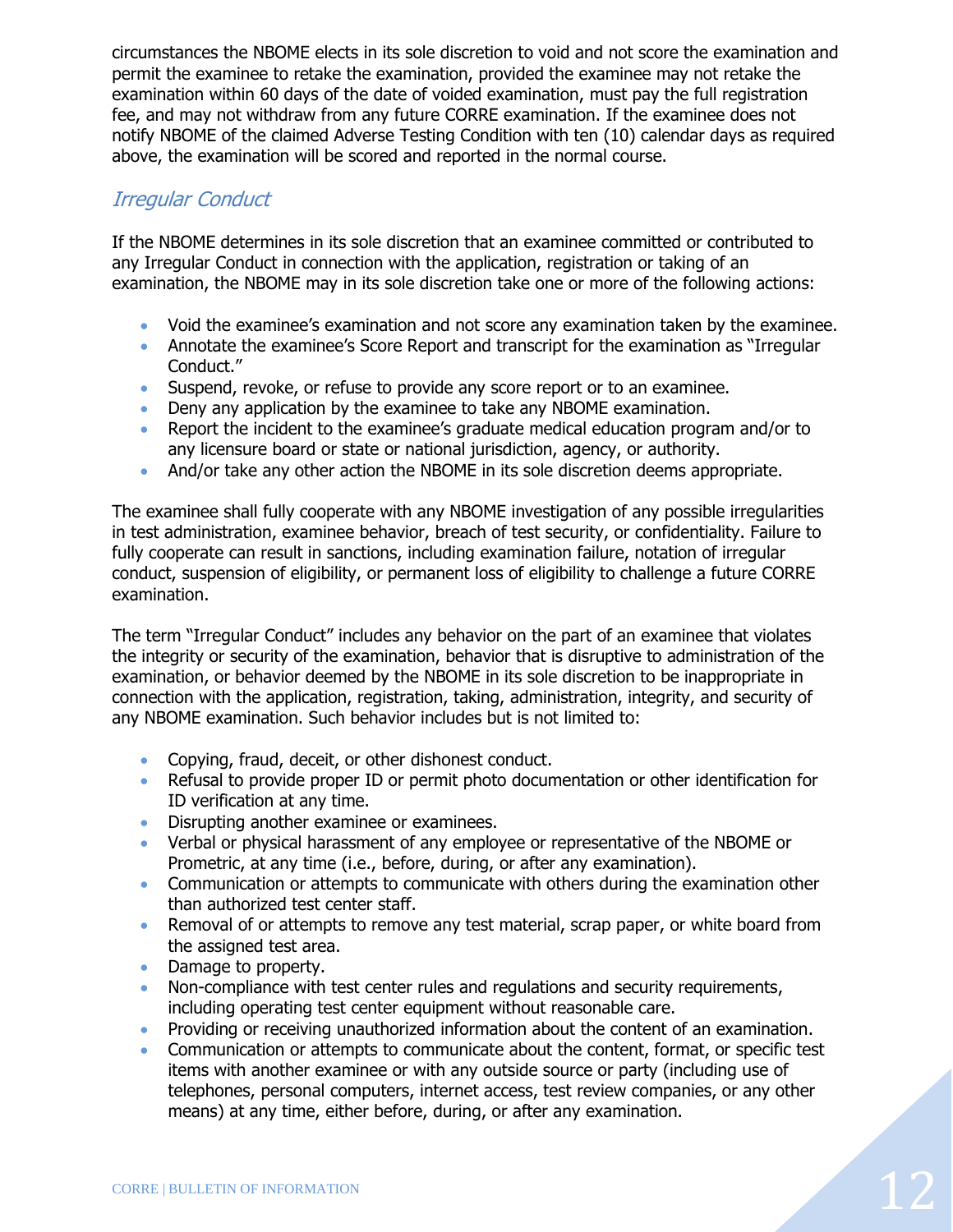- Using or having available or access to any unauthorized device, text, notes, or other material that could assist the examinee in taking the examination
- Providing false admittance information or altering applications, score reports, transcripts, or certificates.
- Providing false or forged identification upon presentation for testing at a test center.
- Verbally or physically harming or threatening to harm the test center professional staff, other examinees, test center employees, NBOME personnel, or their agents, including telephone encounters regarding scheduling, scores, or score reporting.
- Violation of the NBOME's non-disclosure or confidentiality policies or the examinee's non-disclosure agreement at any time.
- Any violation of the Terms and Conditions, policies, rules, procedures, or obligations of examinees set out in the CORRE Bulletin of Information (BOI) as published at the time of the violation.
- **Bringing personal property into the test area is considered by the NBOME to violate the** security of the examination.
- Leaving his or her assigned test area during the administration of any CORRE examination.
- . "Unprofessional Conduct" as described below.
- Other behavior as deemed by the NBOME to be unethical or unprofessional.

Note: Examinees are under both proctor and electronic surveillance during administration of the CORRE examinations at all test centers.

Any test center professional staff, or other Prometric staff, who suspects Irregular Conduct by an examinee during administration of the CORRE examinations will report that information to the NBOME. Also, examinees who directly observe Irregular Conduct must report such activity to the Prometric test center staff and NBOME via [clientservices@nbome.org.](mailto:clientservices@nbome.org)

NBOME reviews all Irregular Conduct reports and may pursue any and all actions it deems appropriate for or in connection with any Irregular Conduct, including but not limited to any damages or losses incurred by NBOME, including its reasonable attorneys' fees and costs, caused by the examinee's Irregular Conduct, and injunctive or other equitable relief without bond or other security.

Copying, reproducing, verbally discussing, relaying, or recording test items or test content, in addition to violating security, may result in action by NBOME against the examinee for violation of copyright laws and/or other action by NBOME to the fullest extent allowed by law.

An examinee who is notified that he or she has, or is believed to have been, engaged in Irregular Conduct, or is being investigated for alleged Irregular Conduct, will have ten (10) calendar days from the date of such notification to submit in writing, including email to [clientservices@nbome.org,](mailto:clientservices@nbome.org) and be received by the NBOME a personal statement signed by the examinee of his or her position on the claimed or possible Irregular Conduct, and any and all information known or available to the examinee that he or she believes is relevant to the matter. After receipt of the examinee's statement and any information, or the lapse of the 10 day response period, whichever is earlier, NBOME will determine whether the examinee has engaged in Irregular Conduct and, if so, what action NBOME will take. Notwithstanding the foregoing, the NBOME may in its sole discretion take any action it deems appropriate prior to the submittal of any statement by the examinee to protect NBOME and the integrity of its examinations.

Decisions regarding Irregular Conduct are determined solely at the discretion of NBOME and all such decisions of NBOME are final.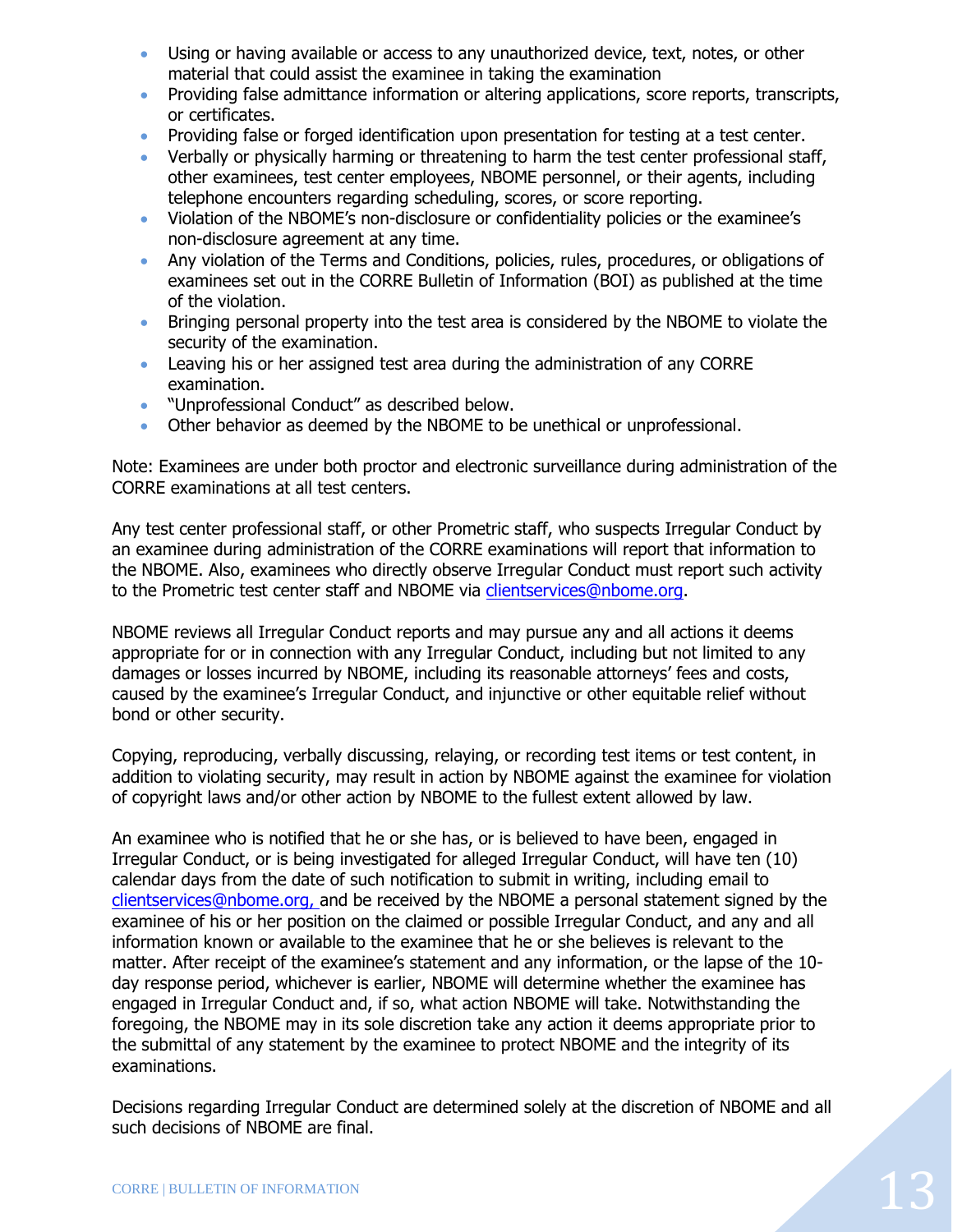Due to the nature of the process involved in reports of Irregular Conduct of an examinee or investigation of such conduct or any complaint in connection with the administration of a CORRE examination, an investigation of any actual or suspected Irregular Conduct may delay the release of any score of an examinee. NBOME will not release a score, if any, while the matter is under investigation.

Information relating to any Irregular Conduct or behavior of an examinee and any action taken by NBOME in response to an examinee's Irregular Conduct or behavior may become part of the permanent record of the examinee maintained by NBOME and available to third parties. Each examinee authorizes NBOME to release any or all of the examinee's personal statement or other information provided by the examinee and any action taken by NBOME relating to the examinee's actual or alleged Irregular Conduct or behavior to the examinee's medical school, residency program director, any licensing board, authority, or other person(s) or entity or entities deemed appropriate by NBOME or required by law, without prior notice to or the consent of the examinee.

### <span id="page-17-0"></span>Other Unprofessional Conduct

NBOME deems professionalism to be an important competency of an osteopathic physician, and an examinee must demonstrate professionalism at all times. NBOME will not tolerate unprofessional conduct on the part of any examinee under any circumstance, including but not limited to the following:

- Use of foul, lewd, improper, or culturally insensitive statements in the comment dialog box provided on the computer-based examinations, or on the post-examination surveys.
- Use of foul, lewd, improper, or culturally insensitive language in or near a test site.
- Use of foul, lewd, improper, or culturally insensitive language, actions, or behavior when addressing the NBOME, an agent or employee of NBOME or Prometric, in person, by telephone, by email, or by written contact.
- Any conduct or behavior deemed by the NBOME to be inappropriate or unprofessional for an osteopathic physician.
- Violation by the examinee of any of the Terms and Conditions as set out in the CORRE Bulletin of Information (BOI) in effect when the violation occurred.

When any unprofessional conduct comes to the attention of NBOME, NBOME may in its sole discretion take any action it deems appropriate, including, but not limited to, any action for Irregular Conduct and/or any of the following:

- Record the name of the examinee, nature of the behavior or conduct, and the time and conditions under which the behavior or conduct occurred.
- Notate the examinee's record to reflect the unprofessional conduct.
- Record and store conversations or other documentation that are considered to be unprofessional.
- Record the punitive action, if any, taken against an examinee, including, but not limited to, a period of suspension or denial of testing by NBOME.
- Void and/or not score any examination taken by the examinee, and annotate the examinee's Score Report and/or transcript for the examination with an "I" as Irregular Conduct.
- Notification to the director for medical education of the graduate medical education program where the examinee is matriculated or enrolled.

As with Irregular Conduct, information relating to an examinee's unprofessional conduct may become part of the permanent record of the examinee maintained by NBOME. NBOME may in its sole discretion release any or all of the examinee's information or action(s) taken by NBOME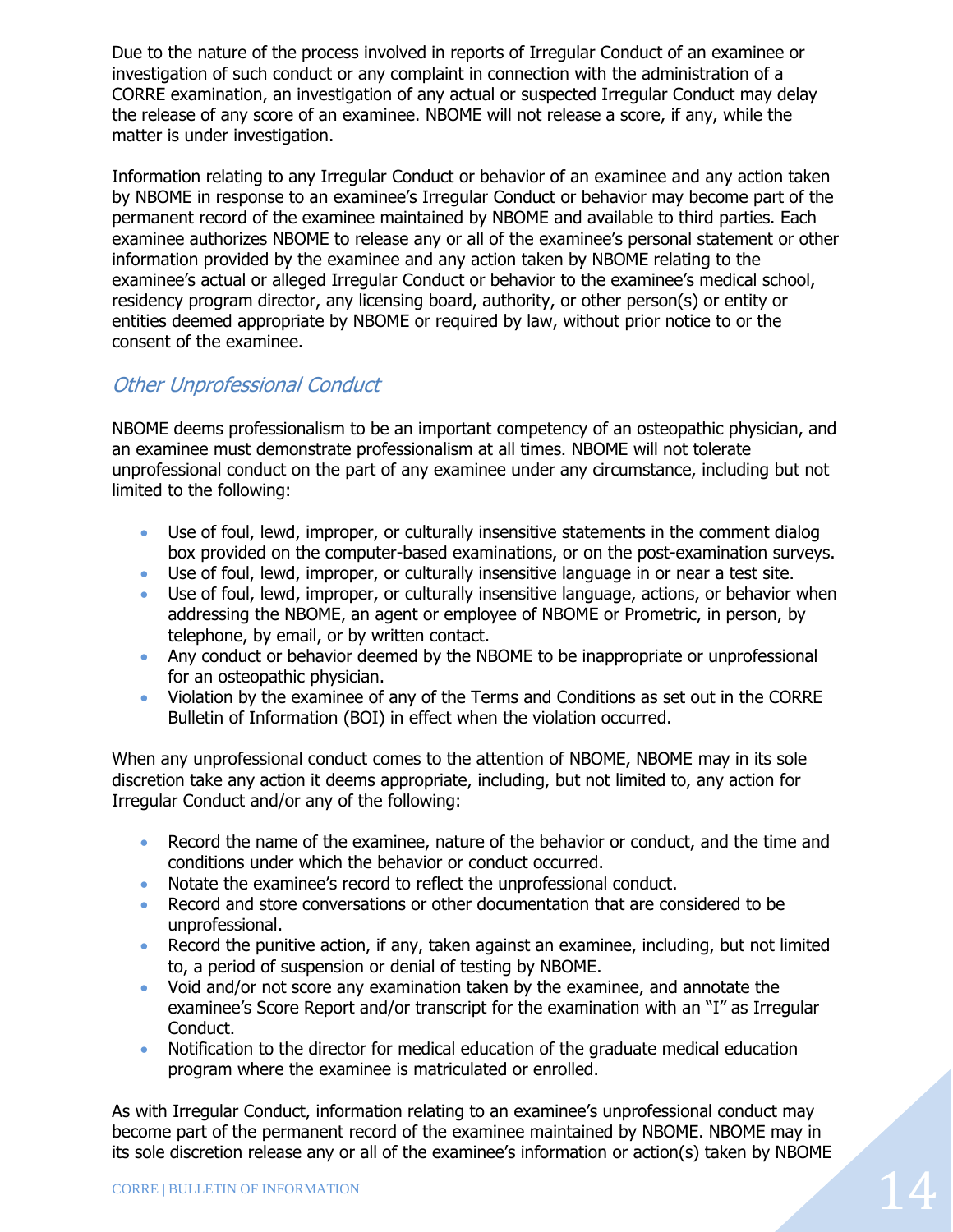relating to the examinee's Irregular Conduct or unprofessional conduct to the examinee's medical school, residency program director, any licensing board, authority, or other person(s) or entity or entities deemed appropriate by NBOME or as required by law, without prior notice to or the consent of the examinee.

### <span id="page-18-0"></span>Security and Confidentiality

All examinations, examination materials, answer sheets, and grading materials, used in the CORRE examinations or other examinations of NBOME are the sole and exclusive property of the NBOME. All examinations of NBOME are protected by the copyright laws of the United States. Examinees have no right, title, or interest in or access to any examination of the NBOME (except only as specifically provided in this BOI), or to NBOME's means and methods for test development or its methodology of testing and scoring, or to any data or information relating to any examination of NBOME. All rights are reserved by NBOME. Only authorized test center professional staff or other authorized agents or employees of NBOME shall have custody or control of the examination and the examination materials.

NBOME is not affiliated with, does not sanction, and does not endorse any commercial enterprise that purportedly offers CORRE test preparation courses or materials.

Examinees may have access to the examination only while it is being administered and only under the supervision of authorized test center professional staff. Post-examination access to, discussion of, or review by examinees, or any person on behalf of the examinees, of the examination or examination material is strictly prohibited.

Any discussion or disclosure of any aspect of the test items either during the examination or after the examination is strictly prohibited. Examinees shall not discuss, disclose, paraphrase, publish, or otherwise make known to anyone, including another professional student, any test item, or information relating to any NBOME examination or other confidential property belonging to NBOME. Any violation by an examinee of this confidentiality agreement will be considered Irregular Conduct and be dealt with as prescribed in "Irregular Conduct" and/or as otherwise determined by NBOME. NBOME shall also be entitled to recover from the examinee all its damages and losses, including reasonable attorneys' fees and costs, caused by any Irregular Conduct of the examinee. Every examinee also agrees and acknowledges that NBOME may have no adequate remedy at law and in its sole discretion is entitled to injunctive and/or other relief to prevent or limit any disclosure of test items or other confidential property of NBOME, in addition to its damages or losses, including its reasonable attorneys' fees and costs incurred by NBOME as a result of any action taken to defend or protect its confidential property. See also Terms and Conditions.

### <span id="page-18-1"></span>Refusal to Administer Examination

NBOME may in its sole and absolute discretion refuse to administer or provide any of its examinations to any person, with or without cause. If NBOME determines not to provide its examination to any person who has registered or scheduled to take an NBOME examination and paid a registration or other fee to NBOME, the only recourse that person shall have against NBOME is a refund of the registration or other fee paid to NBOME by the examinee.

# <span id="page-18-2"></span>VII. Examination Scores

The number of test items answered correctly (the raw score) is converted to percent correct, and examinee performance index.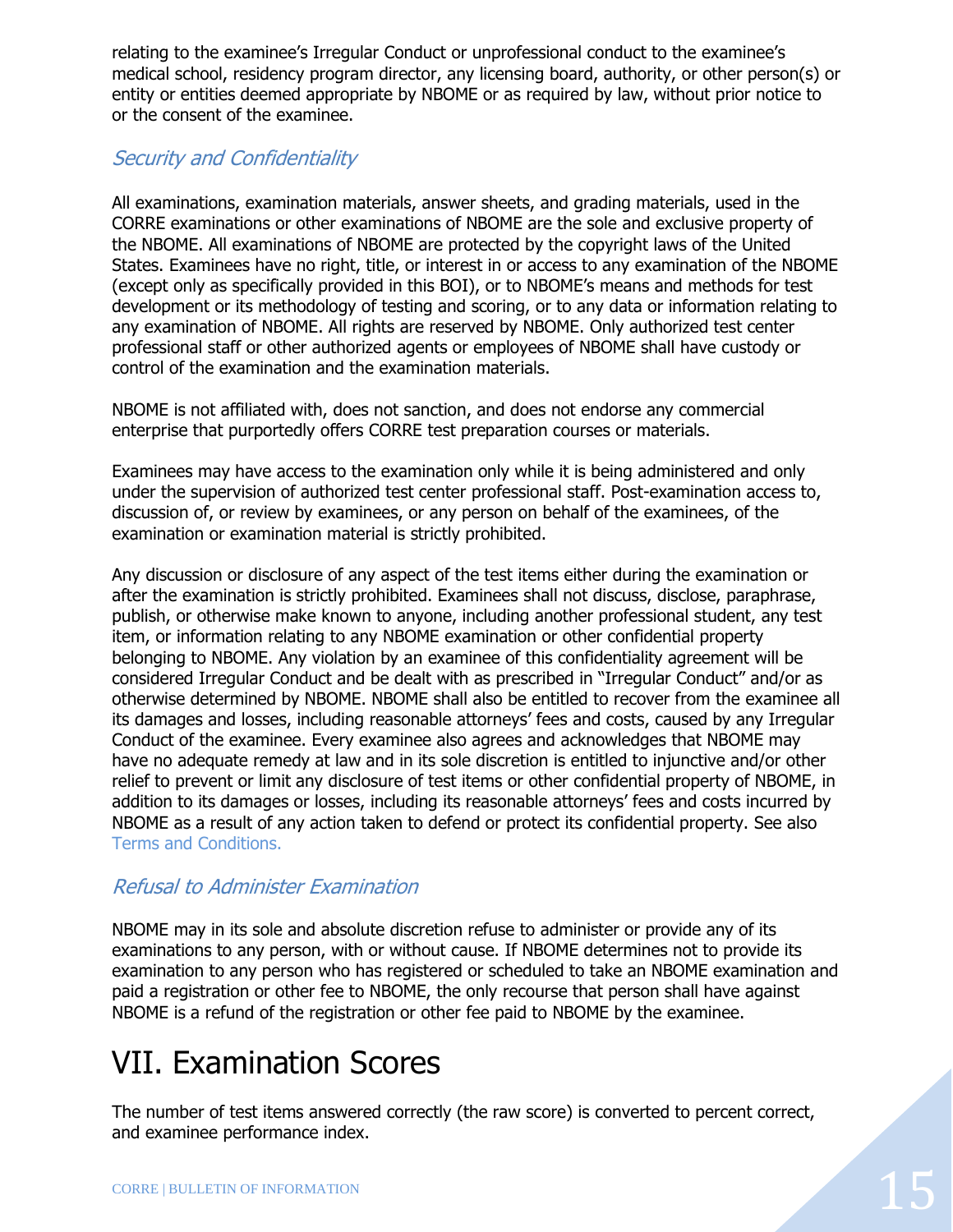| <b>CORRE</b>                                                                                                                 |                                                                                                                                                                                                                                                                                                                                                                                                                                                                                               |  |
|------------------------------------------------------------------------------------------------------------------------------|-----------------------------------------------------------------------------------------------------------------------------------------------------------------------------------------------------------------------------------------------------------------------------------------------------------------------------------------------------------------------------------------------------------------------------------------------------------------------------------------------|--|
| <b>SCORING</b>                                                                                                               | CORRE examination score reports contain percent correct scores within the three<br>blueprint domains. Additionally, the score reports contain a domain performance<br>index, which is a statistical estimate of the number of score points an examinee<br>from a comparison group would be expected to obtain if there were 100<br>psychometrically equivalent test items measuring similar content domain on<br>CORRE.                                                                       |  |
|                                                                                                                              | Items that may be included in the examination solely for research or pre-<br>testing purposes will not be included in the examinee's score.                                                                                                                                                                                                                                                                                                                                                   |  |
| <b>PRIMARY</b><br><b>INTENDED USE</b><br><b>AND SECONDARY</b><br><b>USES OF CORRE</b><br><b>EXAMINATION</b><br><b>SCORES</b> | The primary purpose for the CORRE is to provide additional assessment-based<br>information for program directors to use when evaluating an applicant's basic<br>introductory understanding of osteopathic philosophy and technique<br>approaches. NBOME advises against the use of any evaluation instrument for<br>which there is insufficient validity evidence.                                                                                                                            |  |
| <b>SCORE REPORTING</b>                                                                                                       | Examinees will be notified by email when their scores have been released.<br>Examinees who completed CORRE may download their score report from the<br>CORRE registration system on the NBOME website.                                                                                                                                                                                                                                                                                        |  |
|                                                                                                                              | The NBOME will provide the CORRE score reports to the examinee. Score<br>reports may be released to the Program Director, Director of Medical Education,<br>or Designated Institutional Official of the examinee's graduate medical<br>education program by the examinee directly.                                                                                                                                                                                                            |  |
|                                                                                                                              | No CORRE examination scores will be reported by telephone, email, or fax.                                                                                                                                                                                                                                                                                                                                                                                                                     |  |
|                                                                                                                              | On occasion, scores may be released with the following annotations:<br>I - Irregular Conduct occurred on the part of the examinee. Examinee conduct that<br>may be considered irregular is described under "Irregular Conduct." Authorized<br>persons may obtain further information regarding this annotation by contacting the<br>NBOME.                                                                                                                                                    |  |
| <b>SCORE</b><br><b>ANNOTATIONS</b>                                                                                           | O - Other Condition(s) that occurred during administration of an examination<br>beyond the control of the examinee (e.g., examinee illness, computer malfunction)<br>that resulted in the examination not being scored, or the examination being scored<br>after test administration to the examinee under different or unusual conditions.<br>Authorized persons may obtain further information regarding this notation by<br>contacting the NBOME.                                          |  |
| <b>POSTING SCORES</b>                                                                                                        | Approximately 4 to 6 weeks from the closing of the examination administration<br>window.                                                                                                                                                                                                                                                                                                                                                                                                      |  |
| <b>SCORE</b><br><b>CONFIRMATION</b>                                                                                          | Before releasing examination results and posting the examinee's score report, the<br>NBOME conducts a thorough process of quality assurance to ensure that all<br>examinee scores are accurate.                                                                                                                                                                                                                                                                                               |  |
|                                                                                                                              | For CORRE examinations, score confirmation involves confirmation of responses<br>recorded by computer at the test site. Because score conformation is limited<br>solely to review of the responses recorded, it is unlikely to change the examinee<br>score. The NBOME will confirm whether all sections were complete and that the<br>examinee's responses were graded against the proper form. NBOME does not<br>release information about the scoring of individual examination questions. |  |